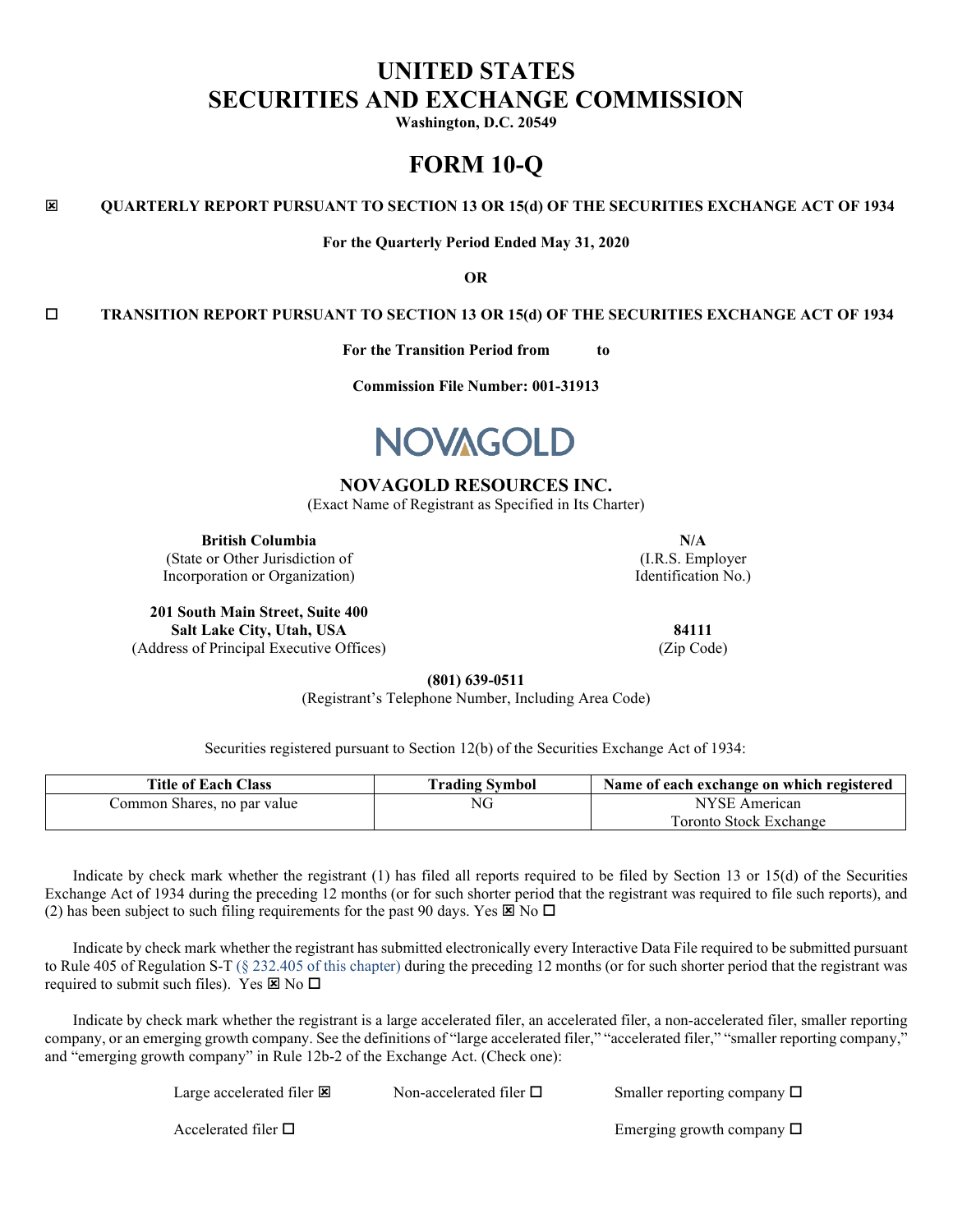If an emerging growth company, indicate by check mark if the registrant has elected not to use the extended transition period for complying with any new or revised financial accounting standards provided pursuant to Section 13(a) of the Exchange Act.  $\Box$ 

Indicate by check mark whether the registrant is a shell company (as defined in Rule 12b-2 of the Exchange Act). Yes  $\Box$  No  $\boxtimes$ 

As of June 17, 2020, the Company had 329,597,770 Common Shares, no par value, outstanding.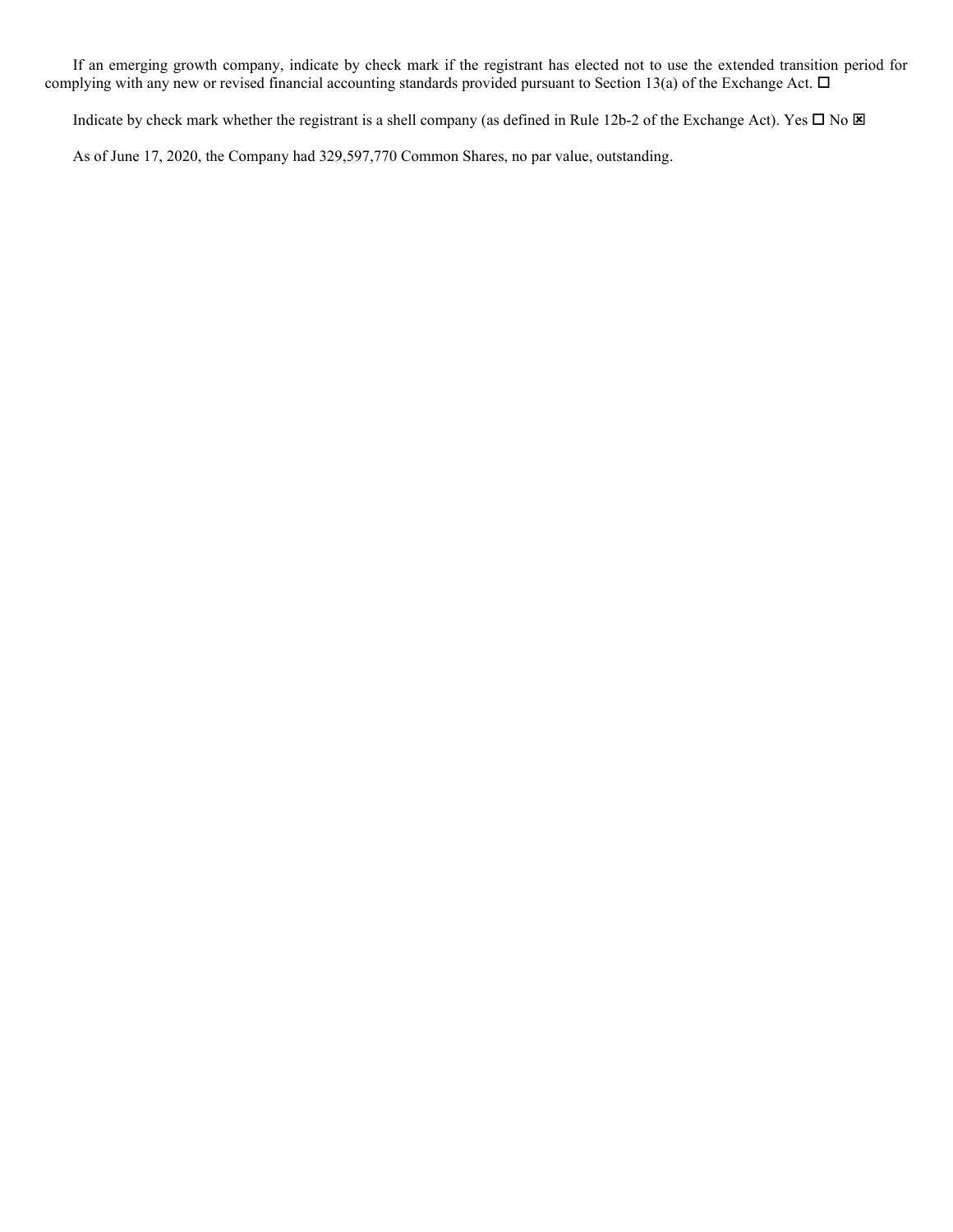# **NOVAGOLD RESOURCES INC.**

# **TABLE OF CONTENTS**

# Page

| Item 2. Management's Discussion and Analysis of Financial Condition and Results of Operations11 |  |
|-------------------------------------------------------------------------------------------------|--|
|                                                                                                 |  |
|                                                                                                 |  |
|                                                                                                 |  |
|                                                                                                 |  |
|                                                                                                 |  |
|                                                                                                 |  |
|                                                                                                 |  |
|                                                                                                 |  |
|                                                                                                 |  |
|                                                                                                 |  |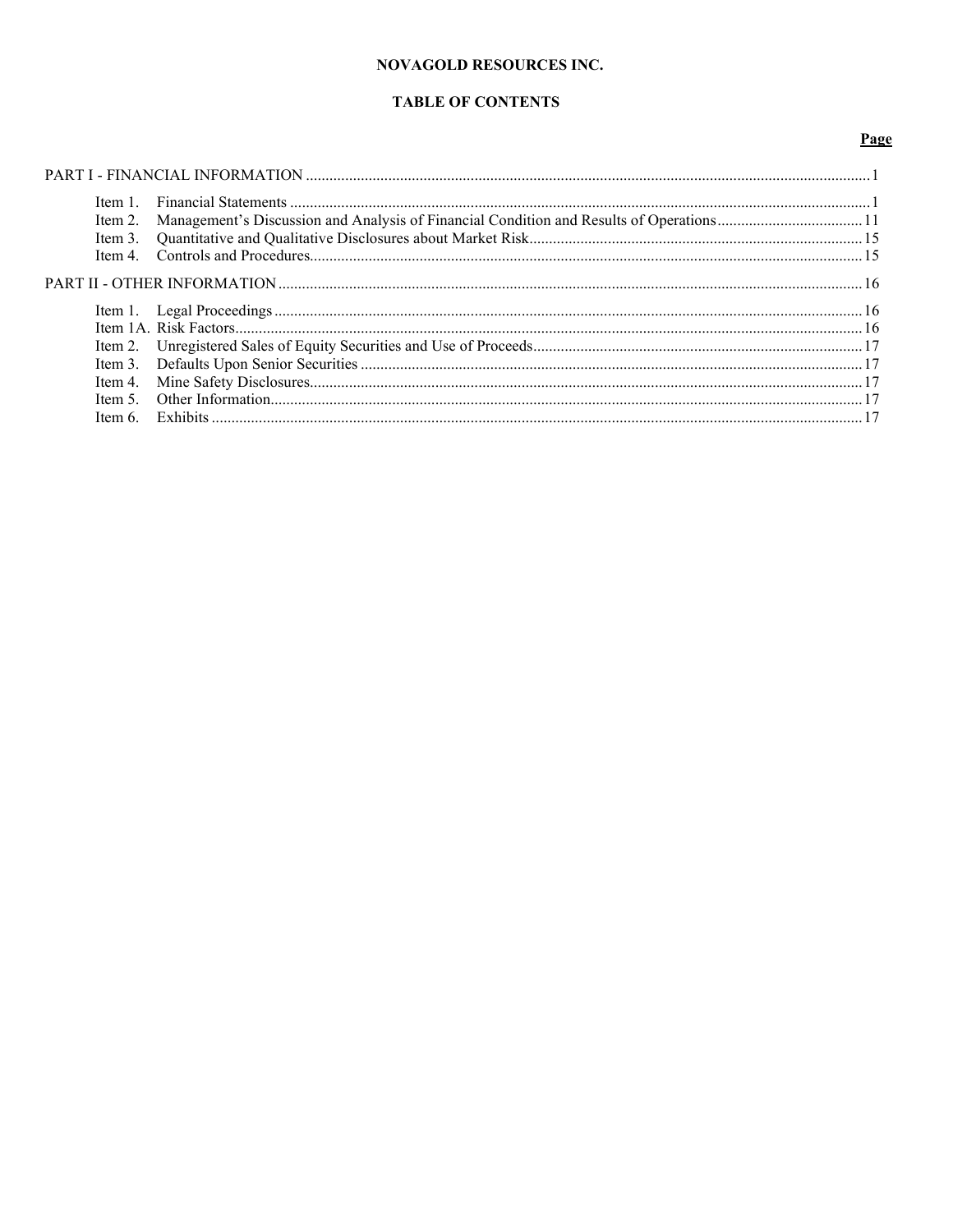This Quarterly Report on Form 10-Q contains forward-looking statements or information within the meaning of Canadian securities laws and the United States Private Securities Litigation Reform Act of 1995 concerning anticipated results and developments in our operations in future periods, planned exploration activities, the adequacy of our financial resources and other events or conditions that may occur in the future. These forward-looking statements may include statements regarding perceived merit of properties, exploration results and budgets, mineral reserves and resource estimates, work programs, capital expenditures, operating costs, cash flow estimates, production estimates and similar statements relating to the economic viability of a project, timelines, strategic plans, including our plans and expectations relating to the Donlin Gold project, permitting and the timing thereof, market prices for precious metals, or other statements that are not statements of fact. These statements relate to analyses and other information that are based on forecasts of future results, estimates of amounts not yet determinable and assumptions of management. Statements concerning mineral resource estimates may also be deemed to constitute "forward-looking statements" to the extent that they involve estimates of the mineralization that will be encountered if the property is developed.

Any statements that express or involve discussions with respect to predictions, expectations, beliefs, plans, projections, objectives, assumptions or future events or performance (often, but not always, identified by words or phrases such as "expects", "is expected", "anticipates", "believes", "plans", "projects", "estimates", "assumes", "intends", "strategy", "goals", "objectives", "potential", "possible" or variations thereof or stating that certain actions, events, conditions or results "may", "could", "would", "should", "might" or "will" be taken, occur or be achieved, or the negative of any of these terms and similar expressions) are not statements of historical fact and may be forward-looking statements.

Forward-looking statements are based on a number of material assumptions, including those listed below, which could prove to be significantly incorrect:

- our ability to achieve production at any of our mineral exploration and development properties;
- estimated capital costs, operating costs, production and economic returns;
- estimated metal pricing, metallurgy, mineability, marketability and operating and capital costs, together with other assumptions underlying our resource and reserve estimates;
- our expected ability to develop adequate infrastructure and that the cost of doing so will be reasonable;
- assumptions that all necessary permits and governmental approvals will be obtained and the timing of such approvals;
- assumptions made in the interpretation of drill results, the geology, grade and continuity of our mineral deposits;
- our expectations regarding demand for equipment, skilled labor and services needed for exploration and development of mineral properties; and
- our activities will not be adversely disrupted or impeded by development, operating or regulatory risks.

Forward-looking statements are subject to a variety of known and unknown risks, uncertainties and other factors that could cause actual events or results to differ from those reflected in the forward-looking statements, including, without limitation:

- uncertainty of whether there will ever be production at our mineral exploration and development properties;
- our history of losses and expectation of future losses;
- risks related to our ability to finance the development of our mineral properties through external financing, strategic alliances, the sale of property interests or otherwise;
- uncertainty of estimates of capital costs, operating costs, production and economic returns;
- commodity price fluctuations;
- risks related to market events and general economic conditions;
- risks related to the outbreak of the coronavirus global health pandemic (COVID-19);
- risks related to the third parties on which we depend for our exploration and development activities;
- dependence on cooperation of joint venture partners in exploration and development of properties;
- risks related to opposition to our operations at our mineral exploration and development properties from non-governmental organizations or civil society;
- the risk that permits and governmental approvals necessary to develop and operate mines on our properties will not be available on a timely basis, subject to reasonable conditions, or at all;
- risks and uncertainties relating to the interpretation of drill results, the geology, grade and continuity of our mineral deposits;
- uncertainties relating to the assumptions underlying our resource and reserve estimates, such as metal pricing, metallurgy, mineability, marketability and operating and capital costs;
- risks related to lack of infrastructure required to develop, construct, and operate our mineral properties;
- uncertainty related to title to our mineral properties;
- mining and development risks, including risks related to infrastructure, accidents, equipment breakdowns, labor disputes or other unanticipated difficulties with, or interruptions in, development, construction or production;
- competition in the mining industry;
- risks related to governmental regulation and permits, including environmental regulation;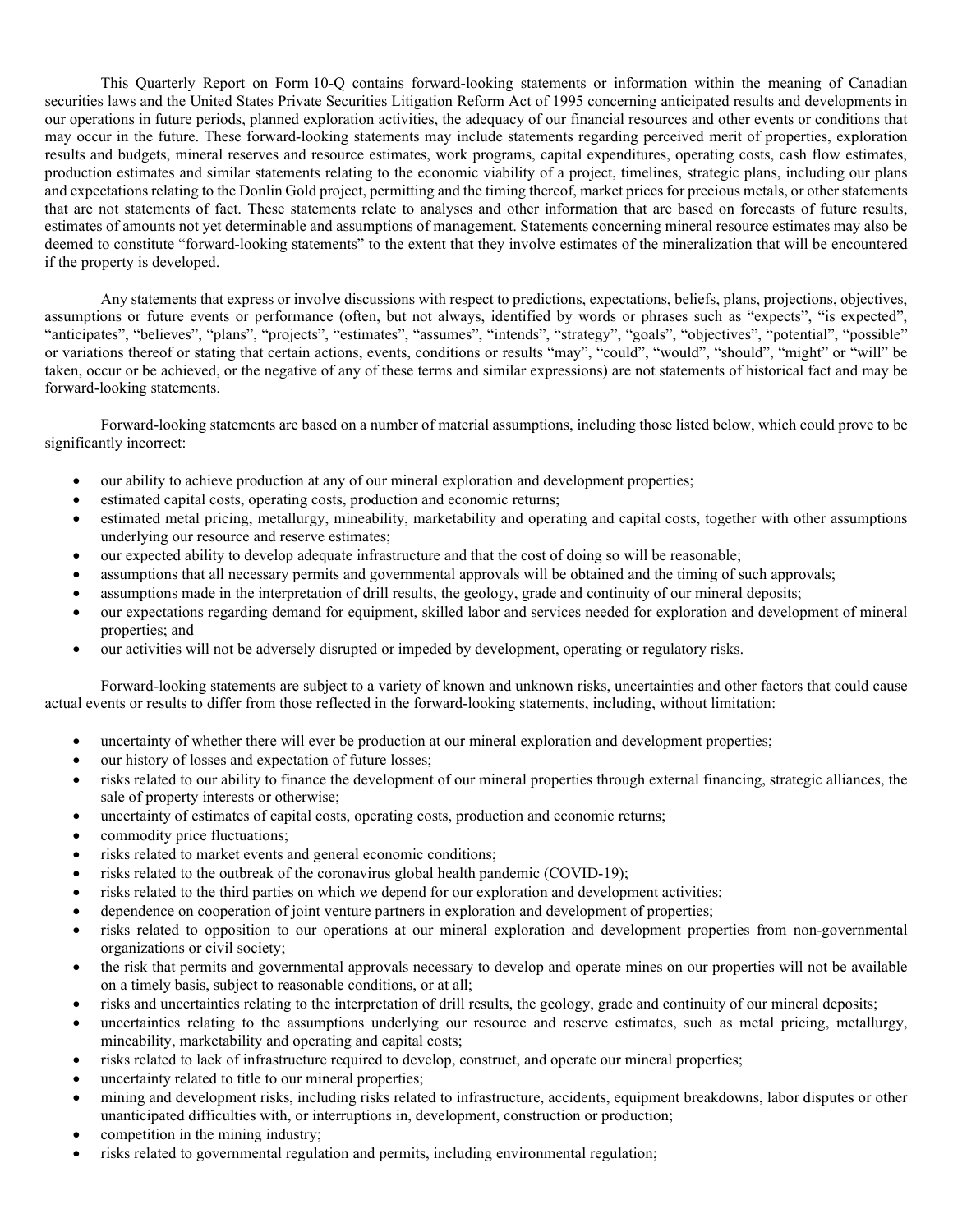- risks related to our largest shareholder;
- risks related to conflicts of interests of some of the directors and officers of the Company;
- risks related to the need for reclamation activities on our properties and uncertainty of cost estimates related thereto;
- credit, liquidity, interest rate and currency risks;
- risks related to increases in demand for equipment, skilled labor and services needed for exploration and development of mineral properties, and related cost increases;
- risks related to our need to attract and retain qualified management and technical personnel;
- uncertainty as to the outcome or expense of potential litigation;
- risks related to information technology systems;
- risks related to the Company's status as a "passive foreign investment company" in the United States; and
- risks related to global climate change.

This list is not exhaustive of the factors that may affect any of our forward-looking statements. Forward-looking statements are statements about the future and are inherently uncertain, and our actual achievements or other future events or conditions may differ materially from those reflected in the forward-looking statements due to a variety of risks, uncertainties and other factors, including, without limitation, those referred to in our Annual Report on Form 10-K and this Quarterly Report on Form 10-Q under the heading "Risk Factors" and elsewhere.

Our forward-looking statements contained in this Quarterly Report on Form 10-Q are based on the beliefs, expectations and opinions of management as of the date of this report. We do not assume any obligation to update forward-looking statements if circumstances or management's beliefs, expectations or opinions should change, except as required by law. For the reasons set forth above, investors should not place undue reliance on forward-looking statements.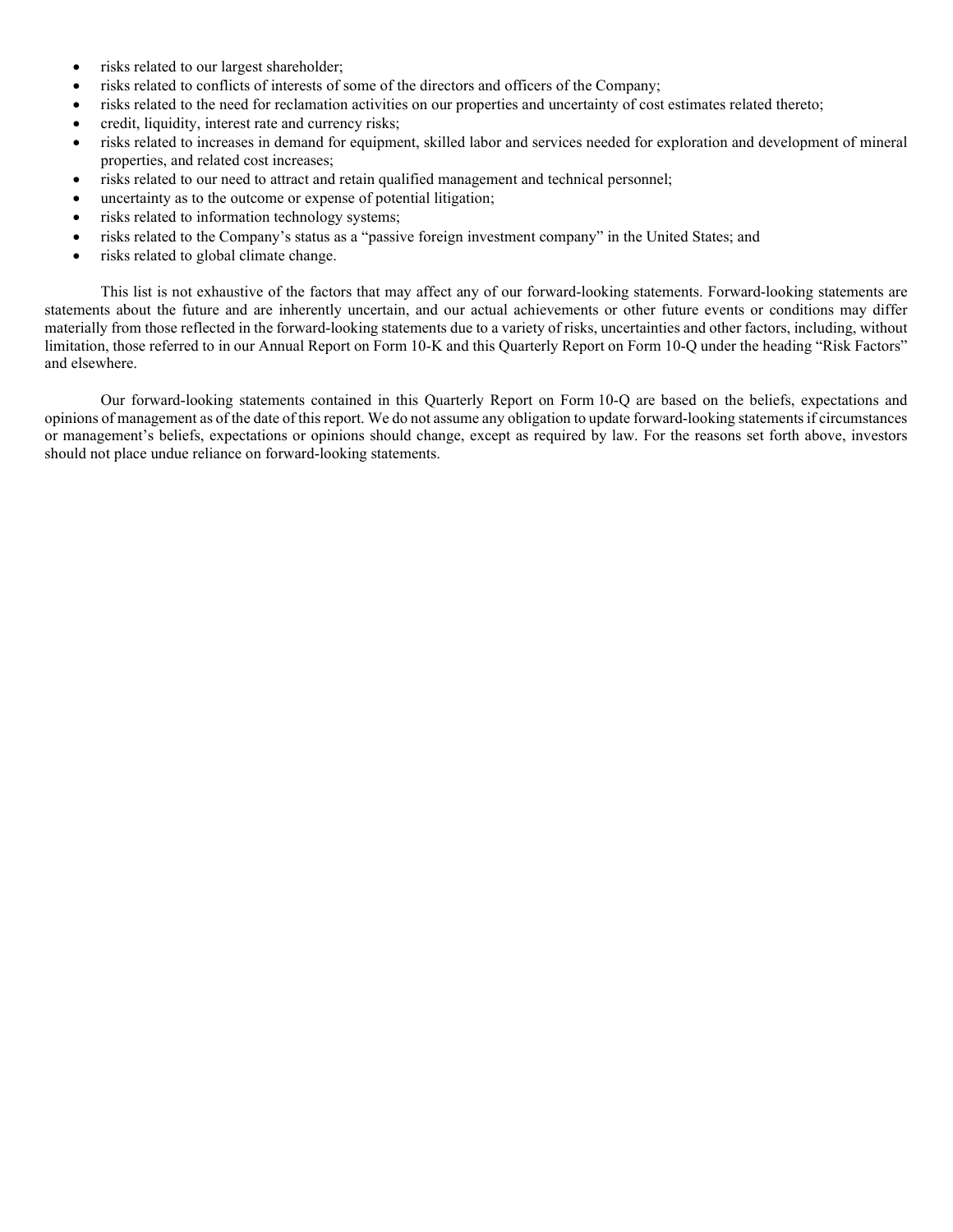### <span id="page-5-0"></span>**PART I - FINANCIAL INFORMATION**

# <span id="page-5-1"></span>**Item 1. Financial Statements**

# **NOVAGOLD RESOURCES INC. CONDENSED CONSOLIDATED INTERIM BALANCE SHEETS**

(Unaudited, US dollars in thousands)

|                                                | At          | At           |
|------------------------------------------------|-------------|--------------|
|                                                | May 31,     | November 30, |
|                                                | 2020        | 2019         |
| <b>ASSETS</b>                                  |             |              |
| Cash and cash equivalents                      | \$53,329    | \$67,549     |
| Term deposits                                  | 81,000      | 81,000       |
| Other assets (Note 6)                          | 1,013       | 1,790        |
| Current assets                                 | 135,342     | 150,339      |
| Notes receivable (Note 4)                      | 94,327      | 92,679       |
| Investment in Donlin Gold (Note 5)             | 3,462       | 1,840        |
| Other assets (Note 6)                          | 1,900       | 977          |
| Total assets                                   | \$235,031   | \$245,835    |
| <b>LIABILITIES</b>                             |             |              |
| Accounts payable and accrued liabilities       | \$532       | \$880        |
| Accrued payroll and related benefits           | 1,115       | 2,143        |
| Income taxes payable                           | 139         | 138          |
| Lease obligations (Note 12)                    | 192         |              |
| Other liabilities                              | 182         | 182          |
| <b>Current liabilities</b>                     | 2,160       | 3,343        |
| Promissory note (Note 7)                       | 106,947     | 103,787      |
| Lease obligations (Note 12)                    | 491         |              |
| Deferred income taxes                          | 1,097       | 751          |
| <b>Total liabilities</b>                       | 110,695     | 107,881      |
| Commitments and contingencies (Notes 7 and 12) |             |              |
| <b>EQUITY</b>                                  |             |              |
| Common shares                                  | 1,970,299   | 1,965,573    |
| Contributed surplus                            | 79,352      | 82,254       |
| Accumulated deficit                            | (1,898,893) | (1,885,065)  |
| Accumulated other comprehensive loss           | (26, 422)   | (24, 808)    |
| Total equity                                   | 124,336     | 137,954      |
| Total liabilities and equity                   | \$235,031   | \$245,835    |
|                                                |             |              |

The accompanying notes are an integral part of these condensed consolidated interim financial statements.

These condensed consolidated interim financial statements are authorized for issue by the Board of Directors on June 24, 2020. They are signed on the Company's behalf by:

/s/ Gregory A. Lang, Director /s/ Anthony P. Walsh, Director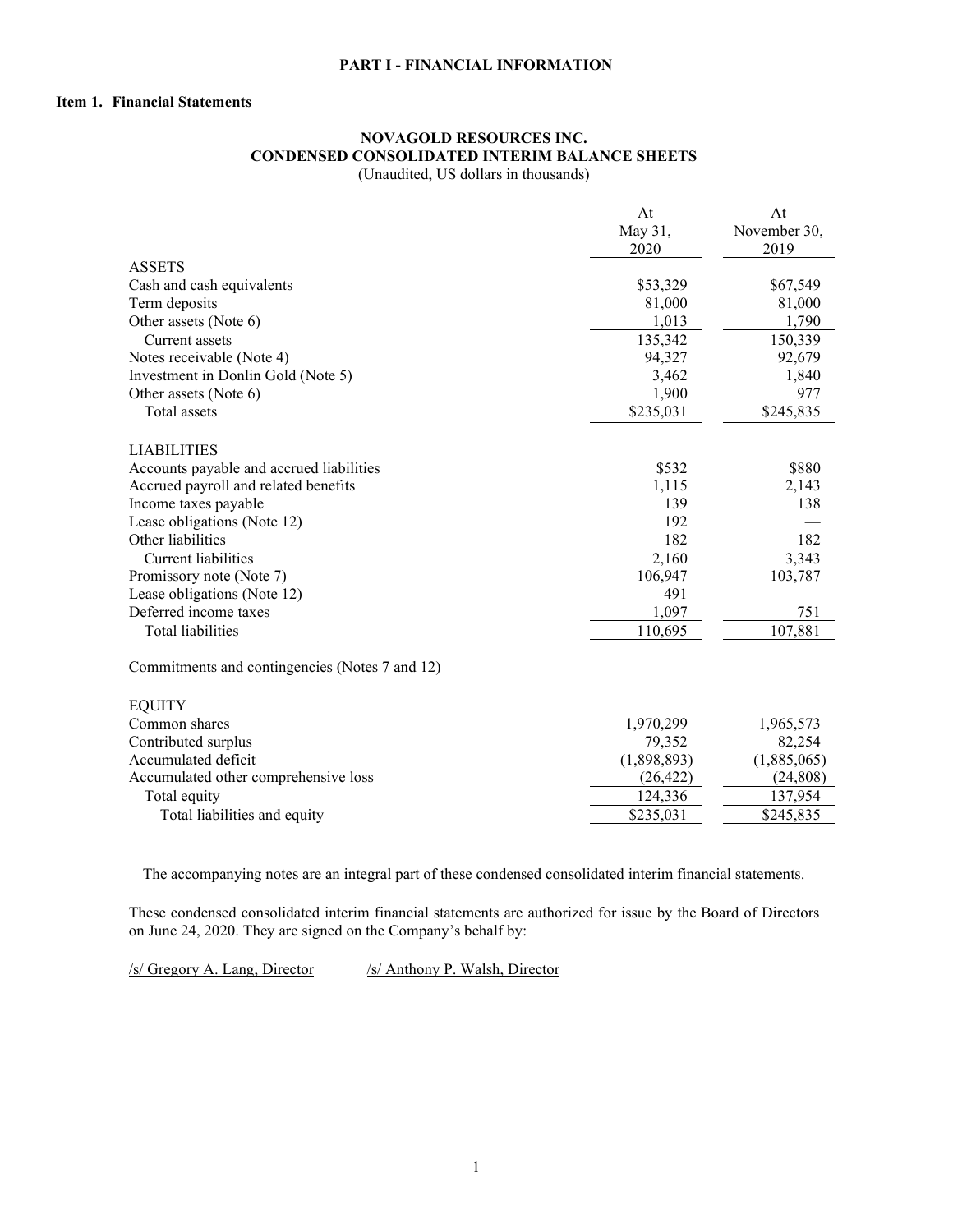# **NOVAGOLD RESOURCES INC. CONDENSED CONSOLIDATED INTERIM STATEMENTS OF LOSS AND COMPREHENSIVE LOSS**

(Unaudited, US dollars in thousands except per share amounts)

|                                                                      | Three months ended<br>May 31, |           | Six months ended<br>May 31, |            |
|----------------------------------------------------------------------|-------------------------------|-----------|-----------------------------|------------|
|                                                                      | 2020                          | 2019      | 2020                        | 2019       |
| Operating expenses:                                                  |                               |           |                             |            |
| General and administrative (Note 9)                                  | \$4,387                       | \$4,215   | \$9,101                     | \$8,555    |
| Equity loss – Donlin Gold (Note 5)                                   | 3,700                         | 2,198     | 5,268                       | 3,521      |
|                                                                      | 8,087                         | 6,413     | 14,369                      | 12,076     |
| Loss from operations                                                 | (8,087)                       | (6, 413)  | (14,369)                    | (12,076)   |
| Interest expense on promissory note                                  | (1,400)                       | (1, 861)  | (3,160)                     | (3,659)    |
| Accretion of notes receivable                                        | 824                           | 796       | 1,648                       | 1,591      |
| Other income, net (Note 10)                                          | 1,694                         | 2,319     | 2,581                       | 3,019      |
| Loss before income taxes and other items                             | (6,969)                       | (5,159)   | (13,300)                    | (11, 125)  |
| Income tax expense                                                   | (264)                         | (356)     | (528)                       | (713)      |
| Net loss                                                             | \$(7,233)                     | \$(5,515) | \$(13,828)                  | \$(11,838) |
| Other comprehensive loss:                                            |                               |           |                             |            |
| Foreign currency translation adjustments                             | (1, 159)                      | (1, 397)  | (1,614)                     | (878)      |
|                                                                      | (1,159)                       | (1, 397)  | (1,614)                     | (878)      |
| Comprehensive loss                                                   | \$(8,392)                     | \$(6,912) | \$(15,442)                  | \$(12,716) |
| Net loss per common share - basic and diluted                        | \$(0.02)                      | \$(0.02)  | \$(0.04)                    | \$(0.04)   |
| Weighted average shares outstanding<br>Basic and diluted (thousands) | 329,111                       | 325,245   | 328,700                     | 325,000    |

The accompanying notes are an integral part of these condensed consolidated interim financial statements.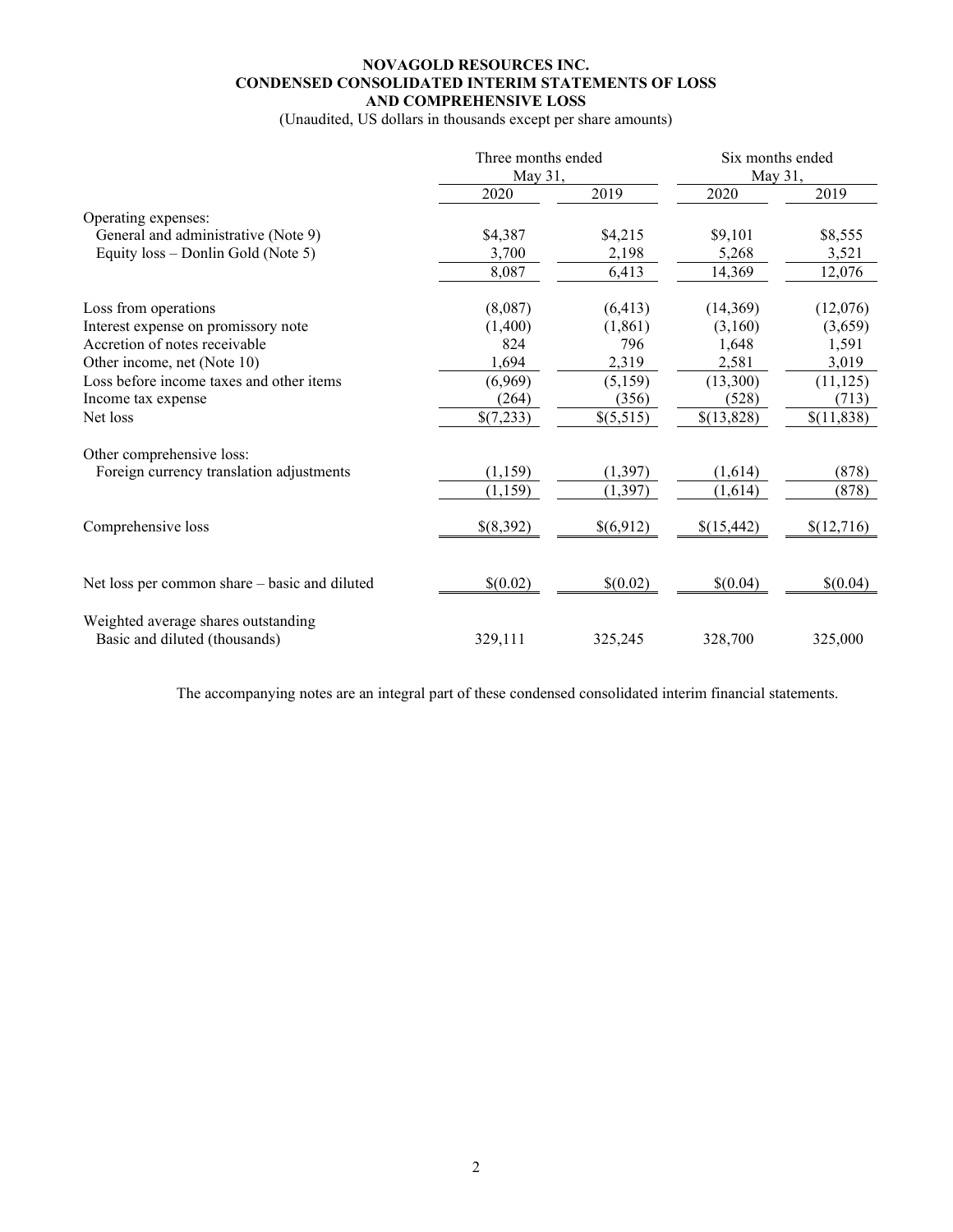# **NOVAGOLD RESOURCES INC. CONDENSED CONSOLIDATED INTERIM STATEMENTS OF CASH FLOWS**

(Unaudited, US dollars in thousands)

|                                                          | Three months ended |                   | Six months ended<br>May 31, |            |
|----------------------------------------------------------|--------------------|-------------------|-----------------------------|------------|
|                                                          | May 31,            |                   |                             |            |
|                                                          | 2020               | 2019              | 2020                        | 2019       |
| Operating activities:                                    |                    |                   |                             |            |
| Net loss                                                 | \$(7,233)          | \$(5,515)         | \$(13,828)                  | \$(11,838) |
| Adjustments:                                             |                    |                   |                             |            |
| Equity loss - Donlin Gold                                | 3,700              | 2,198             | 5,268                       | 3,521      |
| Share-based compensation                                 | 1,715              | 1,542             | 3,476                       | 3,073      |
| Interest expense on promissory note                      | 1,400              | 1,861             | 3,160                       | 3,659      |
| Deferred income tax expense                              | 173                | 167               | 346                         | 334        |
| Foreign exchange gain                                    | (882)              | (1,209)           | (1,260)                     | (823)      |
| Accretion of notes receivable                            | (824)              | (796)             | (1,648)                     | (1, 591)   |
| Change in fair value of marketable securities            | (298)              | (14)              | (290)                       | (58)       |
| Other operating adjustments                              | 6                  | 3                 | 10                          |            |
| Net change in operating assets and liabilities (Note 13) | 409                | $\overline{2}$    | (565)                       | (1, 195)   |
| Net cash used in operating activities of continuing      |                    |                   |                             |            |
| operations                                               | (1, 834)           | (1,761)           | (5,331)                     | (4, 911)   |
| Investing activities:                                    |                    |                   |                             |            |
| Proceeds from term deposits                              | 11,000             | 11,000            | 46,000                      | 126,000    |
| Purchases of term deposits                               | (11,000)           | (11,000)          | (46,000)                    | (119,000)  |
| Funding of Donlin Gold                                   | (4,290)            | (2,909)           | (6,890)                     | (3,806)    |
| Net cash provided from (used in) investing activities    | (4,290)            | (2,909)           | (6,890)                     | 3,194      |
| Financing activities:                                    |                    |                   |                             |            |
| Withholding tax on share-based compensation              |                    |                   | (1,652)                     | (1, 197)   |
| Net cash used in investing activities                    |                    |                   | (1,652)                     | (1, 197)   |
| Effect of exchange rate changes on cash                  | (246)              | (121)             | (347)                       | (104)      |
| Decrease in cash and cash equivalents                    | (6,370)            |                   | (14,220)                    | (3,018)    |
| Cash and cash equivalents at beginning of period         | 59,699             | (4,791)<br>22,777 | 67,549                      | 21,004     |
|                                                          |                    |                   |                             |            |
| Cash and cash equivalents at end of period               | \$53,329           | \$17,986          | \$53,329                    | \$17,986   |

The accompanying notes are an integral part of these condensed consolidated interim financial statements.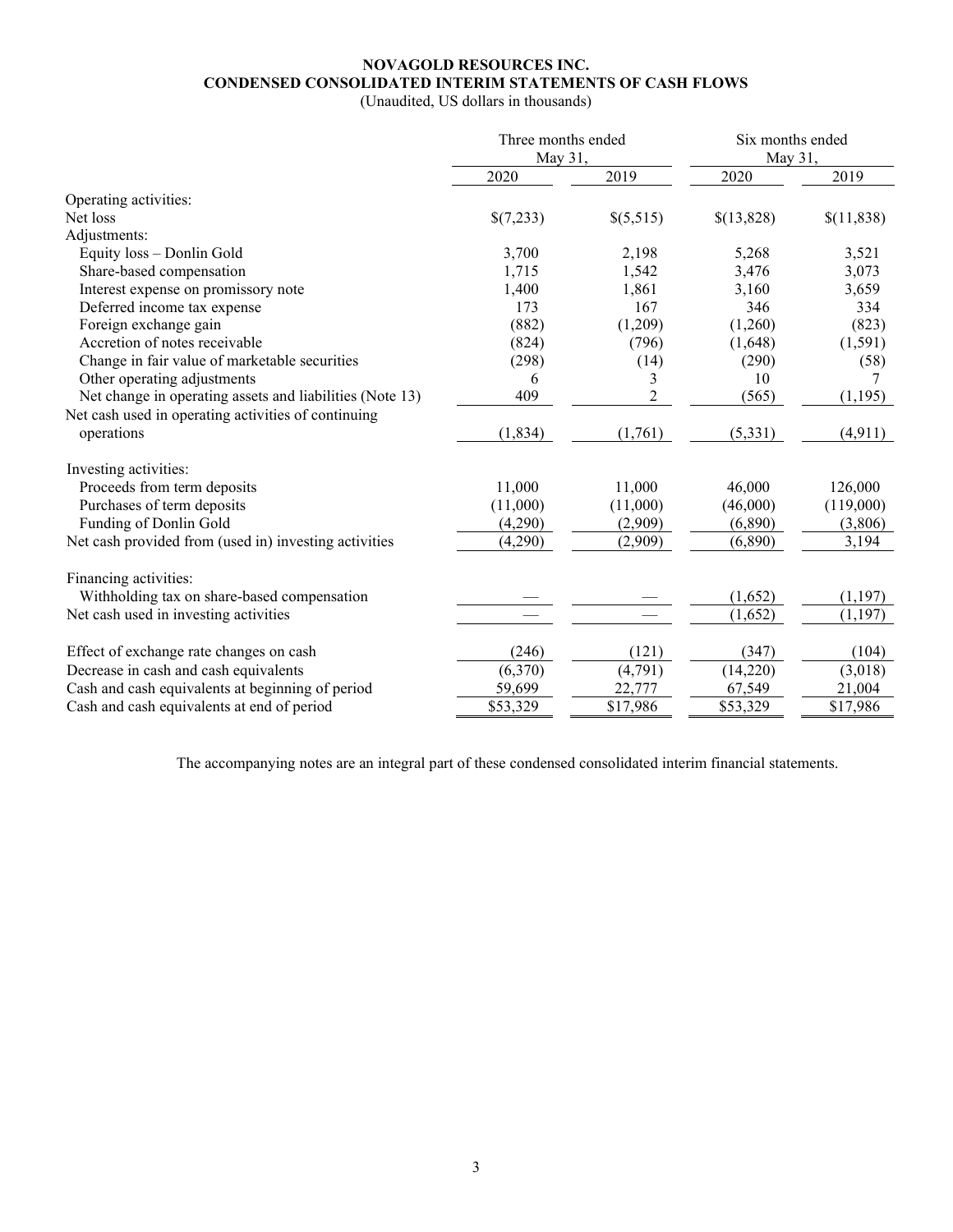# **NOVAGOLD RESOURCES INC. CONDENSED CONSOLIDATED INTERIM STATEMENTS OF EQUITY**

(Unaudited, US dollars and shares in thousands)

|                                | Six months ended May 31, 2020 |               |             |               |            |           |
|--------------------------------|-------------------------------|---------------|-------------|---------------|------------|-----------|
|                                |                               | Common shares | Contributed | Accumulated   |            | Total     |
|                                | <b>Shares</b>                 | Amount        | surplus     | deficit       | $A OCL*$   | equity    |
| November 30, 2019              | 327,630                       | \$1,965,573   | \$82,254    | \$(1,885,065) | \$(24,808) | \$137,954 |
| Share-based compensation       |                               |               | 1,761       |               |            | 1,761     |
| Performance share units (PSUs) |                               |               |             |               |            |           |
| settled in shares              | 410                           | 1,026         | (1,026)     |               |            |           |
| Stock options exercised        | 560                           | 1,618         | (1,618)     |               |            |           |
| Withholding tax on PSUs        |                               |               | (1,652)     |               |            | (1,652)   |
| Net loss                       |                               |               |             | (6, 595)      |            | (6, 595)  |
| Other comprehensive income     |                               |               |             |               | (455)      | (455)     |
| February 29, 2020              | 328,600                       | \$1,968,217   | \$79,719    | \$(1,891,660) | \$(25,263) | \$131,013 |
| Share-based compensation       |                               |               | 1,715       |               |            | 1,715     |
| Stock options exercised        | 998                           | 2,082         | (2,082)     |               |            |           |
| Net loss                       |                               |               |             | (7,233)       |            | (7, 233)  |
| Other comprehensive loss       |                               |               |             |               | (1,159)    | (1, 159)  |
| May 31, 2020                   | 329,598                       | \$1,970,299   | \$79,352    | \$(1,898,893) | \$(26,422) | \$124,336 |

|                                 | Six months ended May 31, 2019 |               |             |               |            |           |
|---------------------------------|-------------------------------|---------------|-------------|---------------|------------|-----------|
|                                 |                               | Common shares | Contributed | Accumulated   |            | Total     |
|                                 | Shares                        | Amount        | surplus     | deficit       | AOCL*      | equity    |
| November 30, 2018               | 323,223                       | \$1,954,861   | \$87,987    | \$(1,857,682) | \$(24,478) | \$160,688 |
| Cumulative-effect adjustment of |                               |               |             |               |            |           |
| adopting ASU No. 2016-01        |                               |               |             | 378           | (378)      |           |
| Share-based compensation        |                               |               | 1,531       |               |            | 1,531     |
| PSUs settled in shares          | 438                           | 2,737         | (2,737)     |               |            |           |
| Stock options exercised         | 1,443                         | 2,867         | (2, 867)    |               |            |           |
| Withholding tax on PSUs         |                               |               | (1, 197)    |               |            | (1, 197)  |
| Net loss                        |                               |               |             | (6,323)       |            | (6,323)   |
| Other comprehensive income      |                               |               |             |               | 519        | 519       |
| February 28, 2019               | 325,104                       | \$1,960,465   | \$82,717    | \$(1,863,627) | \$(24,337) | \$155,218 |
| Share-based compensation        |                               |               | 1,542       |               |            | 1,542     |
| Stock options exercised         | 205                           | 468           | (468)       |               |            |           |
| Net loss                        |                               |               |             | (5,515)       |            | (5,515)   |
| Other comprehensive loss        |                               |               |             |               | (1, 397)   | (1, 397)  |
| May 31, 2019                    | 325,309                       | \$1,960,933   | \$83,791    | \$(1,869,142) | \$(25,734) | \$149,848 |

\* Accumulated other comprehensive loss

The accompanying notes are an integral part of these condensed consolidated interim financial statements.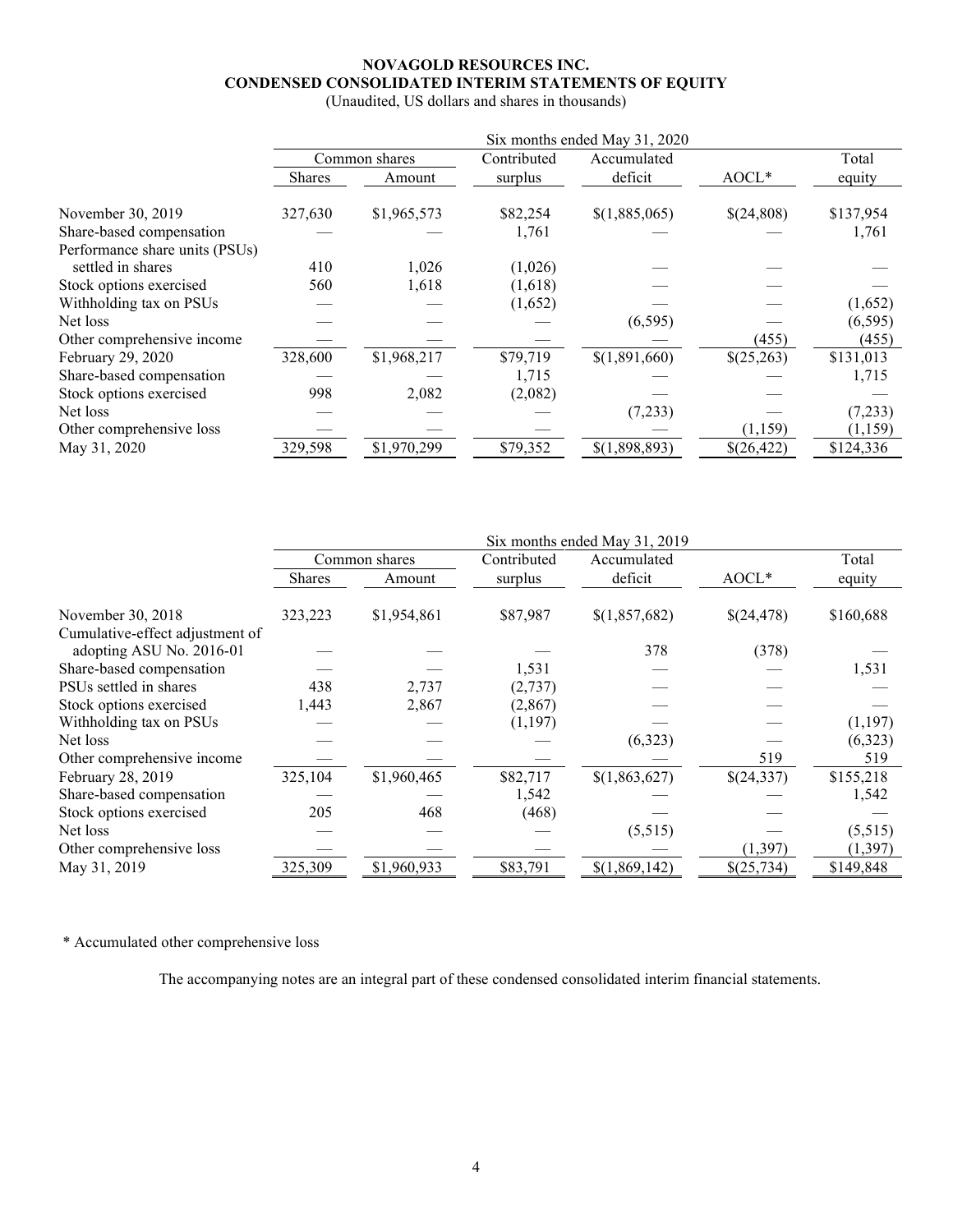(Unaudited, US dollars in thousands except per share amounts)

### **NOTE 1 – NATURE OF OPERATIONS AND BASIS OF PRESENTATION**

NOVAGOLD RESOURCES INC. and its affiliates and subsidiaries (collectively, "NOVAGOLD" or the "Company") operate in the mining industry, focused on the exploration for and development of gold mineral properties. The Company has no realized revenues from its planned principal business purpose. The Company's principal asset is a 50% interest in the Donlin Gold project in Alaska, USA. The Donlin Gold project is owned and operated by Donlin Gold LLC, a limited liability company that is owned equally by wholly owned subsidiaries of NOVAGOLD and Barrick Gold Corporation ("Barrick").

The interim Condensed Consolidated Financial Statements ("interim statements") of NOVAGOLD are unaudited. In the opinion of management, all adjustments and disclosures necessary for a fair presentation of these interim statements have been included. The results reported in these interim statements are not necessarily indicative of the results that may be reported for the entire year. These interim statements should be read in conjunction with NOVAGOLD's Consolidated Financial Statements for the year ended November 30, 2019. The year-end balance sheet data was derived from the audited financial statements and certain information and footnote disclosures required by United States generally accepted accounting principles (US GAAP) have been condensed or omitted.

The functional currency for the Company's Canadian operations is the Canadian dollar and the functional currency for the Company's U.S. operations is the United States dollar. References in these Condensed Consolidated Financial Statements and Notes to \$ refer to United States dollars and C\$ to Canadian dollars. Dollar amounts are in thousands, except for per share amounts.

# **NOTE 2 – SUMMARY OF SIGNIFICANT ACCOUNTING POLICIES**

#### **Recently adopted accounting pronouncements**

#### *Leases*

In February 2016, Accounting Standards Update ("ASU") No. 2016-02 was issued which, together with subsequent amendments, is included in ASC 842, Leases. The standard was issued to increase transparency and comparability among organizations by requiring the recognition of right-of-use ("ROU") assets and lease liabilities on the balance sheet for all leases with an initial term greater than one year. Certain qualitative and quantitative disclosures are also required.

On December 1, 2019, the Company adopted this standard using the modified retrospective approach with the effective date as of the date of initial application. Consequently, results for the three- and six-month periods ended May 31, 2020 are presented under ASC Topic 842. No prior period amounts were adjusted and continue to be reported in accordance with previous lease guidance, ASC Topic 840, Leases. All leases were reassessed under the new standard including lease identification, lease classification, and initial direct costs in relation to its leases in effect as of December 1, 2019. The Company also elected the practical expedients allowing: i) the use of hindsight in determining the lease term and assessing impairment of ROU assets based on all facts and circumstances through the effective date of the new standard; ii) the short-term lease recognition exemption whereby ROU assets and lease liabilities will not be recognized for leasing arrangements with terms less than one year; and iii) to combine lease and non-lease components and expense variable payments as rent/lease expense in the period incurred.

Adoption of the new standard resulted in recording an operating lease ROU asset and operating lease liability of approximately \$399 on our Condensed Consolidated Balance Sheet as of December 1, 2019. Adoption of the standard did not have an impact on the Company's beginning accumulated deficit, results from operations or cash flows. For required qualitative and quantitative disclosures related to leasing arrangements beginning in the period of adoption, see Note 12.

Changes to the Company's accounting policy as a result of adoption are discussed below.

The Company reviews all contracts and determines if the arrangement represents or contains a lease, at inception. Operating leases are included in *Other non-current assets* and *Other current* and *non-current liabilities* in the Condensed Consolidated Balance Sheets. The Company does not have any finance leases.

Operating lease ROU assets represent the Company's right to use an underlying asset for the lease term and lease liabilities represent the Company's obligation to make lease payments arising from the lease. ROU assets and lease liabilities are recognized at the lease commencement date based on the estimated present value of lease payments over the lease term. The Company uses its estimated incremental borrowing rate based on the information available at the lease commencement date in determining the present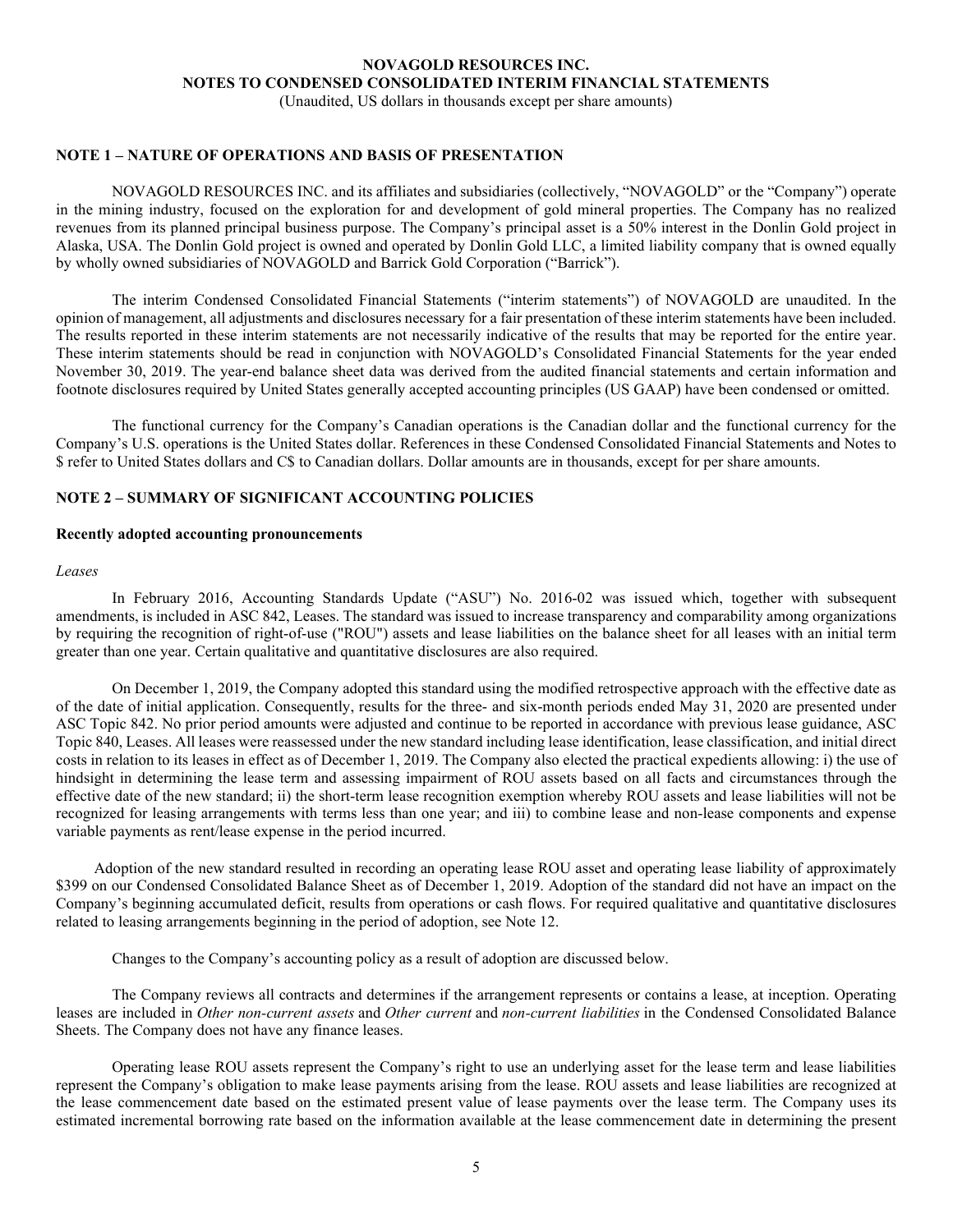(Unaudited, US dollars in thousands except per share amounts)

value of future payments. The operating lease ROU asset also includes any upfront lease payments made and excludes lease incentives and initial direct costs incurred. The Company's lease terms may include options to extend or terminate the lease when it is reasonably certain that the Company will exercise that option. Lease expense for minimum lease payments is recognized on a straight-line basis over the lease term. Leases with a term of 12 months or less are not recorded on the balance sheet. The Company's lease agreements do not contain any residual value guarantees.

#### **Recently issued accounting pronouncements**

#### *Fair Value Disclosure Requirements*

In August 2018, ASU No. 2018-13 was issued to modify and enhance the disclosure requirements for fair value measurements. This update is effective in fiscal years, including interim periods, beginning after December 1, 2020, and early adoption is permitted. The Company is currently evaluating this guidance and the impact on its Consolidated Financial Statements and disclosures.

### **NOTE 3 – SEGMENTED INFORMATION**

Operating segments are reported in a manner consistent with the internal reporting provided to the chief operating decisionmaker. The chief operating decision-maker, who is responsible for allocating resources and assessing performance of the operating segments, has been identified as the Chief Executive Officer. The Chief Executive Officer considers the business as a single segment considering the performance of our investment in the Donlin Gold project in Alaska, USA (Note 5).

### **NOTE 4 – NOTES RECEIVABLE**

The Company has notes receivable from Newmont Corp. ("Newmont") including a \$75,000 note receivable upon the earlier of the completion of a new Galore Creek project pre-feasibility study or July 27, 2021, and a \$25,000 note receivable upon the earlier of the completion of a Galore Creek project feasibility study or July 27, 2023. On closing of the Galore Creek sale, the Company estimated the fair value of the \$75,000 and \$25,000 notes receivable at \$88,398, assuming payments in three and five years, respectively, at a discount rate of 3.6% based on quoted market values for Newmont debt with a similar term. The carrying values of the notes receivable are being accreted to \$75,000 and \$25,000 over three and five years, respectively. At May 31, 2020, the carrying value of the notes receivable was \$94,327 including \$5,929 of accumulated accretion. A contingent note for \$75,000 is receivable upon approval of a Galore Creek project construction plan by the owner(s). No value was assigned to the final \$75,000 contingent note receivable. The Company determined that Galore Creek project construction approval was not probable as of the closing of the Galore Creek sale. The Company's assessment did not change as of May 31, 2020.

### **NOTE 5 – INVESTMENT IN DONLIN GOLD**

The Donlin Gold project is owned and operated by Donlin Gold LLC, a limited liability company in which wholly owned subsidiaries of Barrick and NOVAGOLD each own a 50% interest. Donlin Gold LLC has a board of four members, with two members selected by Barrick and two members selected by the Company. All significant decisions related to Donlin Gold LLC require the approval of at least a majority of the Donlin Gold LLC board members.

Changes in the Company's investment in Donlin Gold LLC are summarized as follows:

|                               |         | Three months ended May 31, |         | Six months ended May 31, |
|-------------------------------|---------|----------------------------|---------|--------------------------|
|                               | 2020    | 2019                       | 2020    | 2019                     |
| Balance – beginning of period | \$2,872 | \$783                      | \$1,840 | \$1,209                  |
| Share of losses:              |         |                            |         |                          |
| Mineral property expenditures | (3,665) | (2,194)                    | (5,208) | (3,504)                  |
| Depreciation                  | (35)    | (4)                        | (60)    | (17)                     |
|                               | (3,700) | (2,198)                    | (5,268) | (3,521)                  |
| Funding                       | 4,290   | 2,909                      | 6,890   | 3,806                    |
| Balance – end of period       | \$3,462 | \$1,494                    | \$3,462 | \$1,494                  |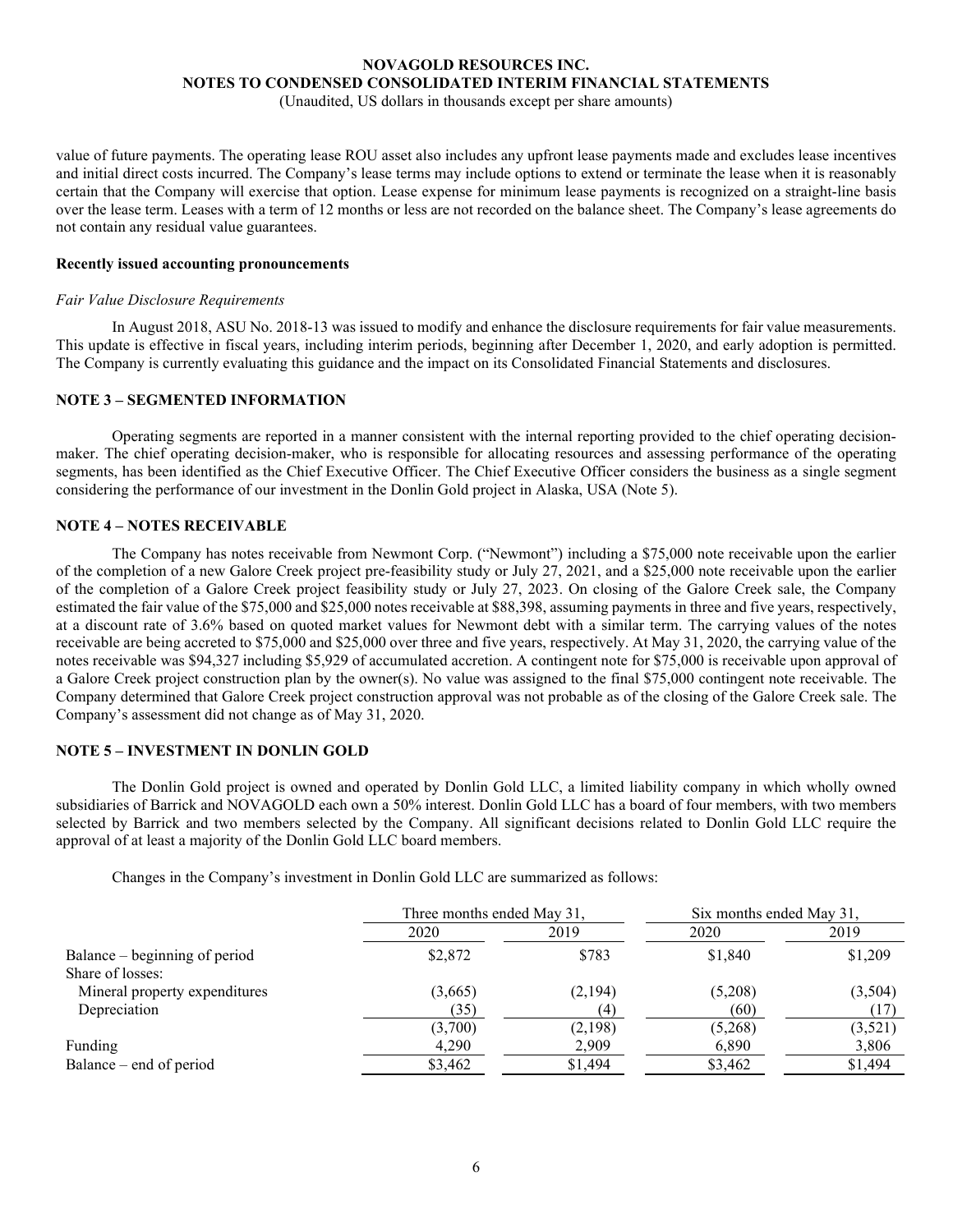(Unaudited, US dollars in thousands except per share amounts)

The following amounts represent the Company's 50% share of the assets and liabilities of Donlin Gold LLC. Donlin Gold LLC capitalized the initial contribution of the Donlin Gold property as *Non-current assets: Mineral property* with a carrying value of \$64,000, resulting in a higher carrying value of the mineral property for Donlin Gold LLC than that of the Company.

|                                                               | At<br>May 31, | At<br>November 30, |
|---------------------------------------------------------------|---------------|--------------------|
|                                                               | 2020          | 2019               |
| Current assets: Cash, prepaid expenses and other receivables  | \$4,612       | \$3,115            |
| Non-current assets: Property and equipment                    | 831           | 462                |
| Non-current assets: Mineral property                          | 32,692        | 32,692             |
| Current liabilities: Accounts payable and accrued liabilities | (1,816)       | (1,737)            |
| Non-current liabilities: Reclamation and lease obligations    | (857          | (692)              |
| Net assets                                                    | \$35,462      | \$33,840           |
| NOTE 6 – OTHER ASSETS                                         |               |                    |

#### At May 31, 2020 At November 30, 2019 Other current assets: Accounts and interest receivable  $$687$  \$1,100<br>Prepaid expenses  $$326$   $$690$ Prepaid expenses 326  $\overline{$1,013}$   $\overline{$1,790}$ Other long-term assets: Marketable equity securities  $$1,184$   $$935$ Right-of-use assets 678 and the set of the set of the set of the set of the set of the set of the set of the set of the set of the set of the set of the set of the set of the set of the set of the set of the set of the set Office equipment 38 42 \$1,900 \$977

# **NOTE 7 – PROMISSORY NOTE**

The Company has a promissory note payable to Barrick of \$106,947, comprised of \$51,576 in principal, and \$55,371 in accrued interest at U.S. prime plus 2%. The promissory note resulted from the agreement that led to the formation of Donlin Gold LLC, where the Company agreed to reimburse Barrick for a portion of their expenditures incurred from April 1, 2006 to November 30, 2007. The promissory note and accrued interest are payable from 85% of the Company's share of revenue from future mine production or from any net proceeds resulting from a reduction of the Company's interest in Donlin Gold LLC. The carrying value of the promissory note approximates fair value.

### **NOTE 8 – FAIR VALUE ACCOUNTING**

Financial instruments measured at fair value are classified into one of three levels in the fair value hierarchy according to the significance of the inputs used in making the measurement. The three levels of the fair value hierarchy are as follows:

- *Level 1* Unadjusted quoted prices in active markets that are accessible at the measurement date for identical, unrestricted assets or liabilities;
- *Level 2* Quoted prices in markets that are not active, or inputs that are observable, either directly or indirectly, for substantially the full term of the asset or liability; and
- *Level 3* Prices or valuation techniques that require inputs that are both significant to the fair value measurement and unobservable (supported by little or no market activity).

The Company's marketable equity securities are valued using quoted market prices in active markets and as such are classified within Level 1 of the fair value hierarchy. The fair value of the marketable equity securities was \$1,184 at May 31, 2020 (\$935 at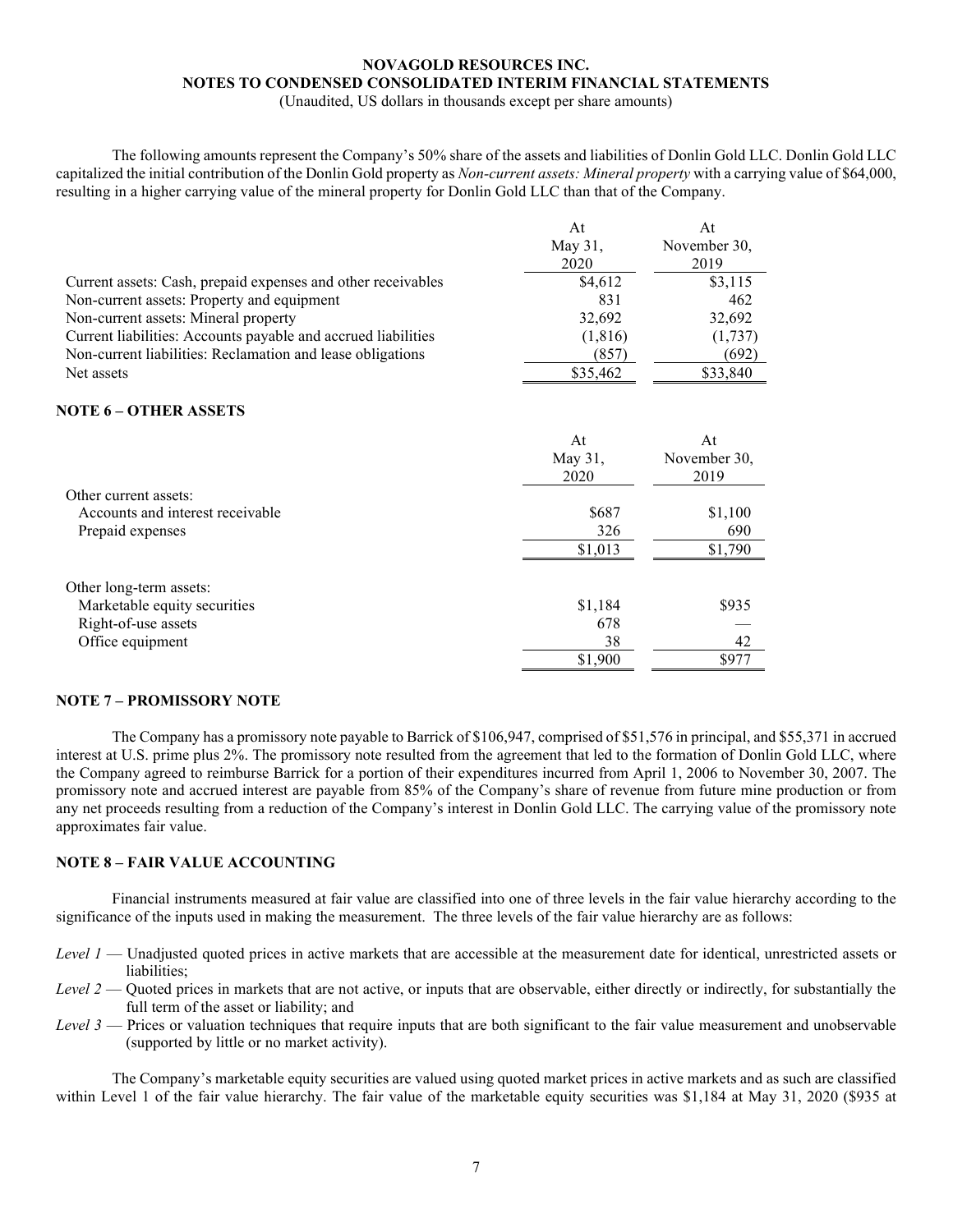(Unaudited, US dollars in thousands except per share amounts)

November 30, 2019), calculated as the quoted market price of the marketable equity security multiplied by the quantity of shares held by the Company.

# **NOTE 9 – GENERAL AND ADMINISTRATIVE EXPENSES**

|                                    | Three months ended May 31, |         | Six months ended May 31, |         |
|------------------------------------|----------------------------|---------|--------------------------|---------|
|                                    | 2020                       | 2019    | 2020                     | 2019    |
| Salaries and benefits              | \$1,605                    | \$1,498 | \$3,239                  | \$3,162 |
| Share-based compensation (Note 11) | 1,715                      | 1,542   | 3,476                    | 3,073   |
| Office expense                     | 563                        | 551     | 1.183                    | 1,222   |
| Professional fees                  | 180                        | 360     | 582                      | 590     |
| Corporate communications and       |                            |         |                          |         |
| regulatory                         | 322                        | 261     | 617                      | 501     |
| Depreciation                       |                            |         |                          |         |
|                                    | \$4,387                    | \$4,215 | \$9,101                  | \$8,555 |

# **NOTE 10 – OTHER INCOME, NET**

|                                | Three months ended May 31, |         | Six months ended May 31, |         |
|--------------------------------|----------------------------|---------|--------------------------|---------|
|                                | 2020                       | 2019    | 2020                     | 2019    |
| Interest income                | \$514                      | \$1,096 | \$1,031                  | \$2,138 |
| Foreign exchange gain          | 882                        | 1,209   | 1,260                    | 823     |
| Change in fair market value of |                            |         |                          |         |
| marketable securities          | 298                        | 14      | 290                      | 58      |
|                                | \$1,694                    | \$2,319 | \$2,581                  | \$3,019 |

# **NOTE 11 – SHARE-BASED COMPENSATION**

|                             | Three months ended May 31, |         | Six months ended May 31. |         |
|-----------------------------|----------------------------|---------|--------------------------|---------|
|                             | 2020                       | 2019    | 2020                     | 2019    |
| Stock options               | \$1,033                    | \$915   | \$2,101                  | \$1,837 |
| Performance share unit plan | 633                        | 583     | 1,277                    | 1,153   |
| Deferred share unit plan    | 49                         | 44      | 98                       | 83      |
|                             | \$1,715                    | \$1.542 | \$3.476                  | \$3,073 |

### **Stock options**

A summary of stock options outstanding as of May 31, 2020 and activity during the six months ended May 31, 2020 are as follows:

|                                              | Number of<br>stock options<br>(thousands) | Weighted-<br>average<br>exercise price<br>per share | Weighted-<br>average<br>remaining<br>contractual<br>term<br>(years) | Aggregate<br>intrinsic<br>value |
|----------------------------------------------|-------------------------------------------|-----------------------------------------------------|---------------------------------------------------------------------|---------------------------------|
| November 30, 2019                            | 12,527                                    | \$3.98                                              |                                                                     |                                 |
| Granted                                      | 1,747                                     | 7.20                                                |                                                                     |                                 |
| Exercised                                    | (2,661)                                   | 3.85                                                |                                                                     |                                 |
| May 31, 2020                                 | 11,613                                    | \$4.44                                              | 2.57                                                                | \$91,145                        |
| Vested and exercisable as of<br>May 31, 2020 | 6,966                                     | \$4.05                                              | 1.83                                                                | \$55,551                        |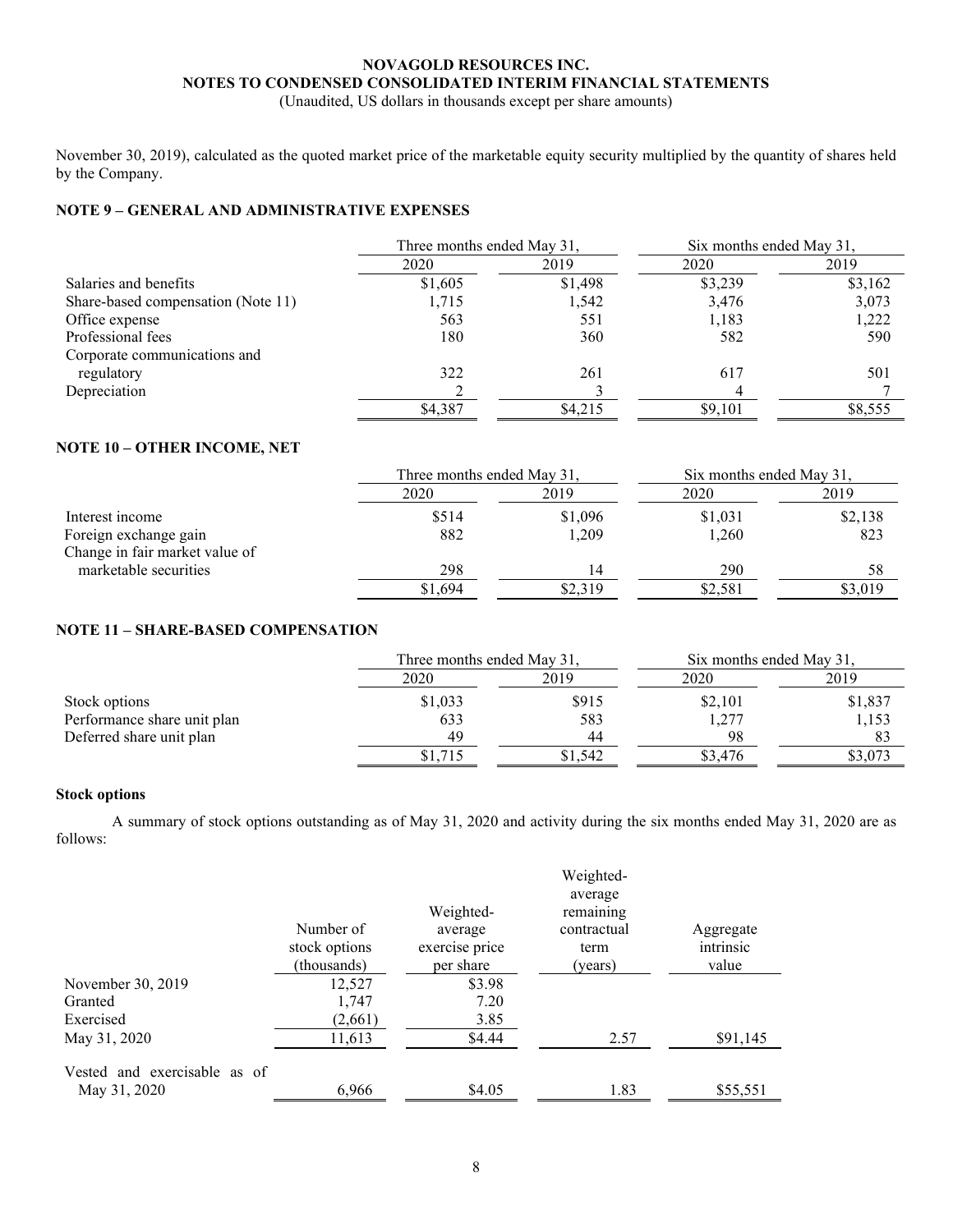(Unaudited, US dollars in thousands except per share amounts)

The following table summarizes other stock option-related information:

|                                                                 | Six months ended May 31, |         |
|-----------------------------------------------------------------|--------------------------|---------|
|                                                                 | 2020                     | 2019    |
| Weighted-average assumptions used to value stock option awards: |                          |         |
| Expected volatility                                             | $46.2\%$                 | 46.9%   |
| Expected term of options (years)                                | 4                        |         |
| Expected dividend rate                                          |                          |         |
| Risk-free interest rate                                         | $1.5\%$                  | $2.7\%$ |
| Expected forfeiture rate                                        | $3.1\%$                  | $3.1\%$ |
| Weighted-average grant-date fair value                          | \$2.71                   | \$1.46  |
| Intrinsic value of options exercised                            | \$15,198                 | \$3,335 |
| Cash received from options exercised                            |                          |         |

As of May 31, 2020, the Company had \$4,609 of unrecognized compensation cost related to 4,648,000 non-vested stock options expected to be recognized and vest over a period of approximately 2.5 years.

### **Performance share units**

A summary of PSU awards outstanding as of May 31, 2020 and activity during the six months ended May 31, 2020 is as follows:

|                        | Number of   | average grant  | Aggregate |
|------------------------|-------------|----------------|-----------|
|                        | PSU awards  | day fair value | intrinsic |
|                        | (thousands) | per award      | value     |
| November 30, 2019      | 1,664       | \$3.76         |           |
| Granted                | 452         | 6.92           |           |
| Vested                 | (648)       | 6.96           |           |
| Performance adjustment | 216         | 6.96           |           |
| May 31, 2020           | 1,684       | \$4.59         | \$22,656  |

As of May 31, 2020, the Company had \$4,215 of unrecognized compensation cost related to 1,684,000 non-vested PSU awards expected to be recognized and vest over a period of approximately 2.5 years.

The following table summarizes other PSU-related information:

|                                          | Six months ended May 31, |         |
|------------------------------------------|--------------------------|---------|
|                                          | 2020                     | 2019    |
| Performance multiplier on PSUs vested    | 150%                     | 82%     |
| Common shares issued (thousands)         | 648                      | 438     |
| Total fair value of common shares issued | \$2,855                  | \$1,607 |
| Withholding tax paid on PSUs vested      | \$1,652                  | \$1,197 |

### **NOTE 12 – LEASES**

The Company leases office space under non-cancelable operating leases with original lease terms of five years. These leases require monthly lease payments that may be subject to annual increases throughout the lease term. Certain of these leases also include renewal options at the election of the Company to renew or extend the lease for an additional five years. These optional periods have not been considered in the determination of ROU assets or lease liabilities associated with these leases as the Company did not consider it reasonably certain it would exercise the options.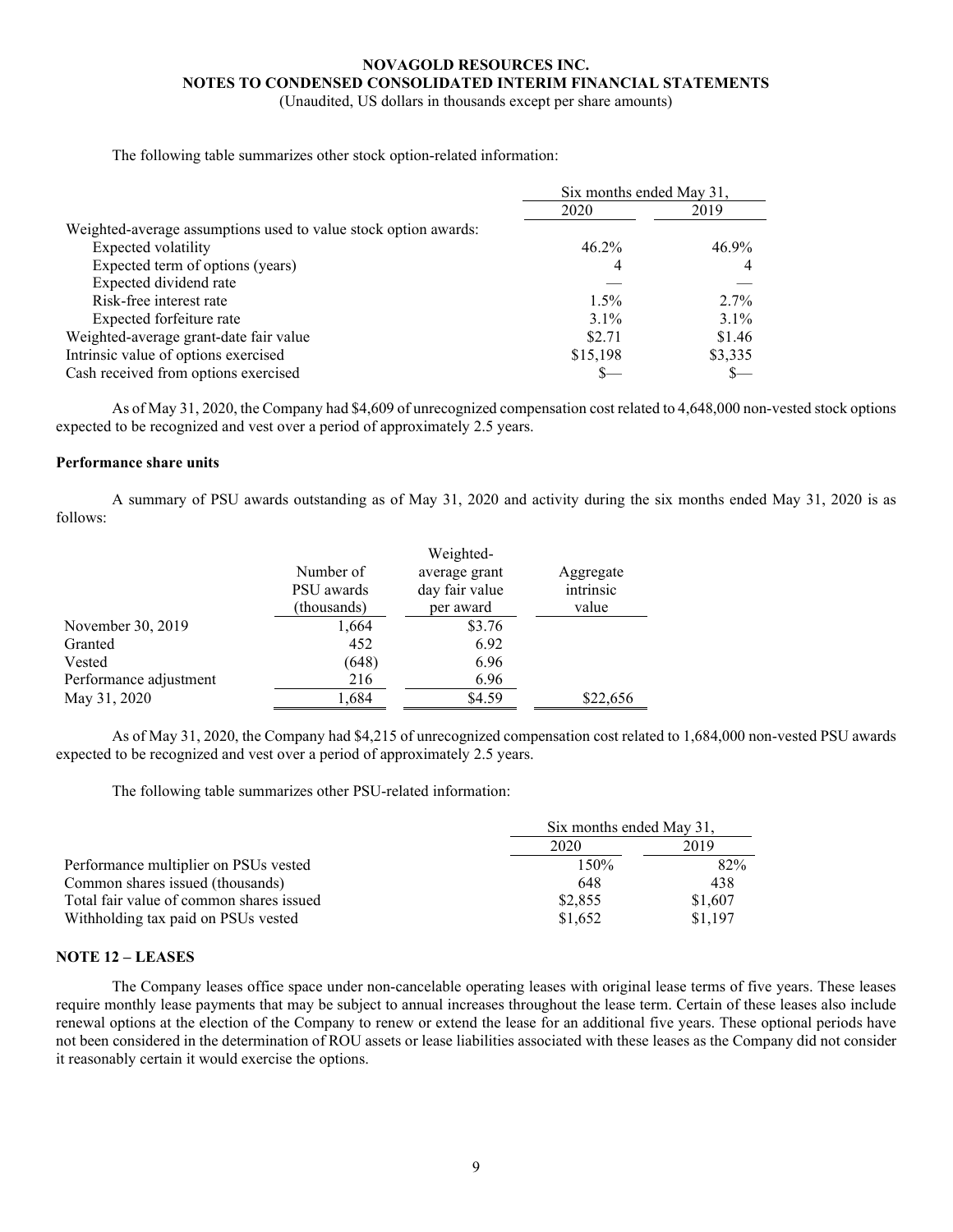(Unaudited, US dollars in thousands except per share amounts)

The Company performed evaluations of its contracts and determined each of its identified leases are operating leases. Additionally, short-term leases, which have an initial term of 12 months or less, are not recorded in the Condensed Consolidated Balance Sheets.

Lease expenses are included in *General and administrative expense – Office expense* on the Condensed Consolidated Statements of Loss and include the following components for the six-month period ended May 31, 2020:

| Operating lease cost  | \$100 |
|-----------------------|-------|
| Variable lease cost   |       |
| Short-term lease cost |       |
|                       | \$159 |
|                       |       |

On February 1, 2020, the Company recorded a new operating lease obligation of \$380 arising from obtaining ROU assets.

Future minimum lease payments under non-cancellable operating leases as of May 31, 2020, were as follows:

| 2020 (excluding the three months ended May 31, 2020) | \$107 |
|------------------------------------------------------|-------|
| 2021                                                 | 227   |
| 2022                                                 | 232   |
| 2023                                                 | 85    |
| 2024                                                 | 87    |
| Thereafter                                           |       |
| Total future minimum lease payments                  | 745   |
| Less: imputed interest                               | (62)  |
| Total                                                | \$683 |

Other information regarding leases for the six-month period ended May 31, 2020 includes the following:

| Cash paid for operating leases                                   | \$94  |
|------------------------------------------------------------------|-------|
| Right-of-use assets obtained in exchange for lease liabilities   | \$380 |
| Weighted average remaining lease term (years) – operating leases | 3.6   |
| Weighted average discount rate $-\rho$ operating leases          | 5%    |

### **NOTE 13 – NET CHANGE IN OPERATING ASSETS AND LIABILITIES**

|                                              | Six months ended May 31. |         |
|----------------------------------------------|--------------------------|---------|
|                                              | 2020                     | 2019    |
| Changes in operating assets and liabilities: |                          |         |
| Other assets                                 | \$781                    | \$773   |
| Accounts payable and accrued liabilities     | (325)                    | (39)    |
| Accrued payroll and related benefits         | 1,021                    | (1.929) |
|                                              | \$(565)                  |         |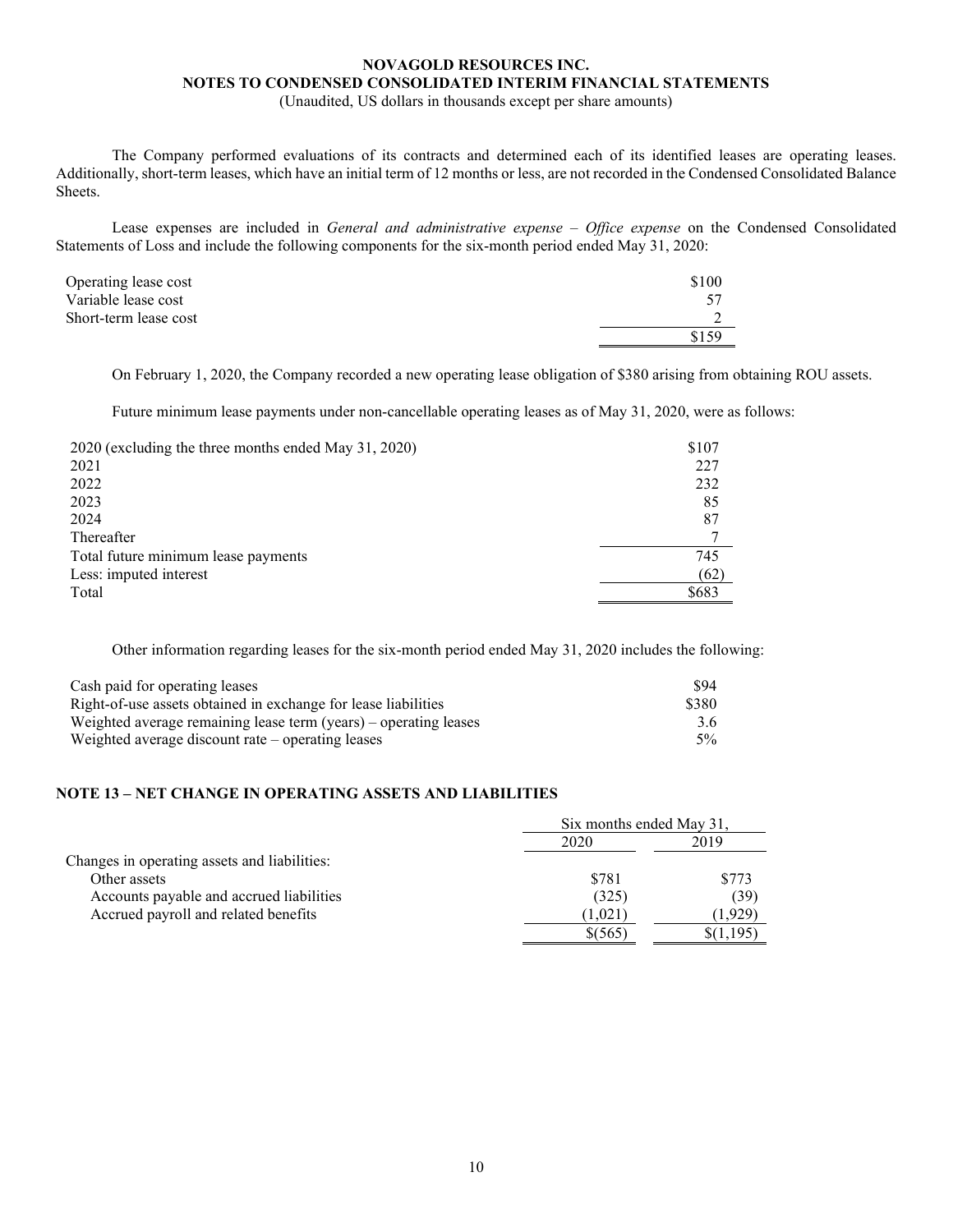#### <span id="page-15-0"></span>**Item 2. Management's Discussion and Analysis of Financial Condition and Results of Operations**

*In Management's Discussion and Analysis of Financial Condition and Results of Operations, "NOVAGOLD", the "Company", "we," "us" and "our" refer to NOVAGOLD RESOURCES INC. and its consolidated subsidiaries. The following discussion and analysis of our financial condition and results of operations constitutes management's review of the factors that affected our financial and operating performance for the three- and six-month periods ended May 31, 2020 and May 31, 2019. This discussion should be read in conjunction with the condensed consolidated interim financial statements and notes thereto contained elsewhere in this report and our Annual Report on Form 10-K for the year ended November 30, 2019, as well as other information we file with the Securities and Exchange Commission on EDGAR at www.sec.gov and with Canadian Securities Administrators on SEDAR at www.sedar.com. References herein to \$ refer to United States dollars and C\$ to Canadian dollars.*

#### **Overview**

Our operations primarily relate to the delivery of project milestones, including the achievement of various technical, environmental, sustainable development, external affairs/community engagement, economic, and legal objectives; obtaining necessary permits, completion of feasibility studies, preparation of engineering designs and obtaining financing to fund these milestones.

#### *Our goals for 2020 include:*

- Advance the Donlin Gold project toward a construction/production decision.
- Maintain a healthy balance sheet.
- Sustain an effective corporate social responsibility program.
- Promote a strong safety, sustainability and environmental culture.

#### **Second quarter highlights**

#### *COVID-19*

NOVAGOLD's most important objective is to secure the health and safety of its employees, partners and contractors. The Company has implemented policies at its offices in Salt Lake City and Vancouver designed to ensure the safety and well-being of all employees and the people associated with them. In that regard, to reduce risk, our employees have been asked to work from home, avoid all non-essential travel, adhere to good hygiene practices, and engage in social distancing. Additionally, NOVAGOLD and its partner Barrick Gold through Donlin Gold LLC, have implemented a wide-ranging set of policies consistent with State of Alaska Health Department recommendations, travel restrictions and other COVID-19 measures in the region aimed at achieving the same objectives at Donlin Gold's Anchorage office and the project site. As a precautionary measure, Donlin Gold LLC temporarily paused the drill program and placed the project site into care and maintenance in April through mid-May. The drill program and related site activities were re-started in late May and are being conducted in accordance with Donlin Gold's coronavirus policies and procedures and all applicable State requirements.

### *Donlin Gold project*

NOVAGOLD and Barrick continue to study ways to improve the project's value and to reduce initial capital outlays through enhanced project design and execution, engagement of third-party operators for certain activities, and potential for future financing of some capital-intensive infrastructure. To date, these additional studies have identified key areas that have the potential to add value and maximize the future opportunity and longevity of the project. In February 2020, Donlin Gold LLC opened the camp and in March commenced a drill program in the ACMA and Lewis resource areas. The objective is to validate recent geologic and resource modeling concepts, and to test potential extensions of high-grade zones focused on early life mining that have potential to add value. The program will provide the necessary data for NOVAGOLD and Barrick to decide on the next steps to update the Donlin Gold feasibility study and initiate the engineering work necessary to advance the project design before reaching a construction decision. As discussed above, Donlin Gold LLC temporarily paused the 2020 drill program due to COVID-19. The drill program recommenced in late-May and four drills are currently operating. Assuming no further interruptions, Donlin Gold LLC expects to complete a majority of the program by year-end. The owners will advance the Donlin Gold project in a safe, efficient, financially disciplined manner with a strong focus on environmental stewardship and social responsibility.

Our share of funding for the Donlin Gold project in the first six months of 2020 was \$6.9 million for the drill program, administration, permitting and community engagement efforts. Our share of the Donlin Gold 2020 work program and budget totals \$20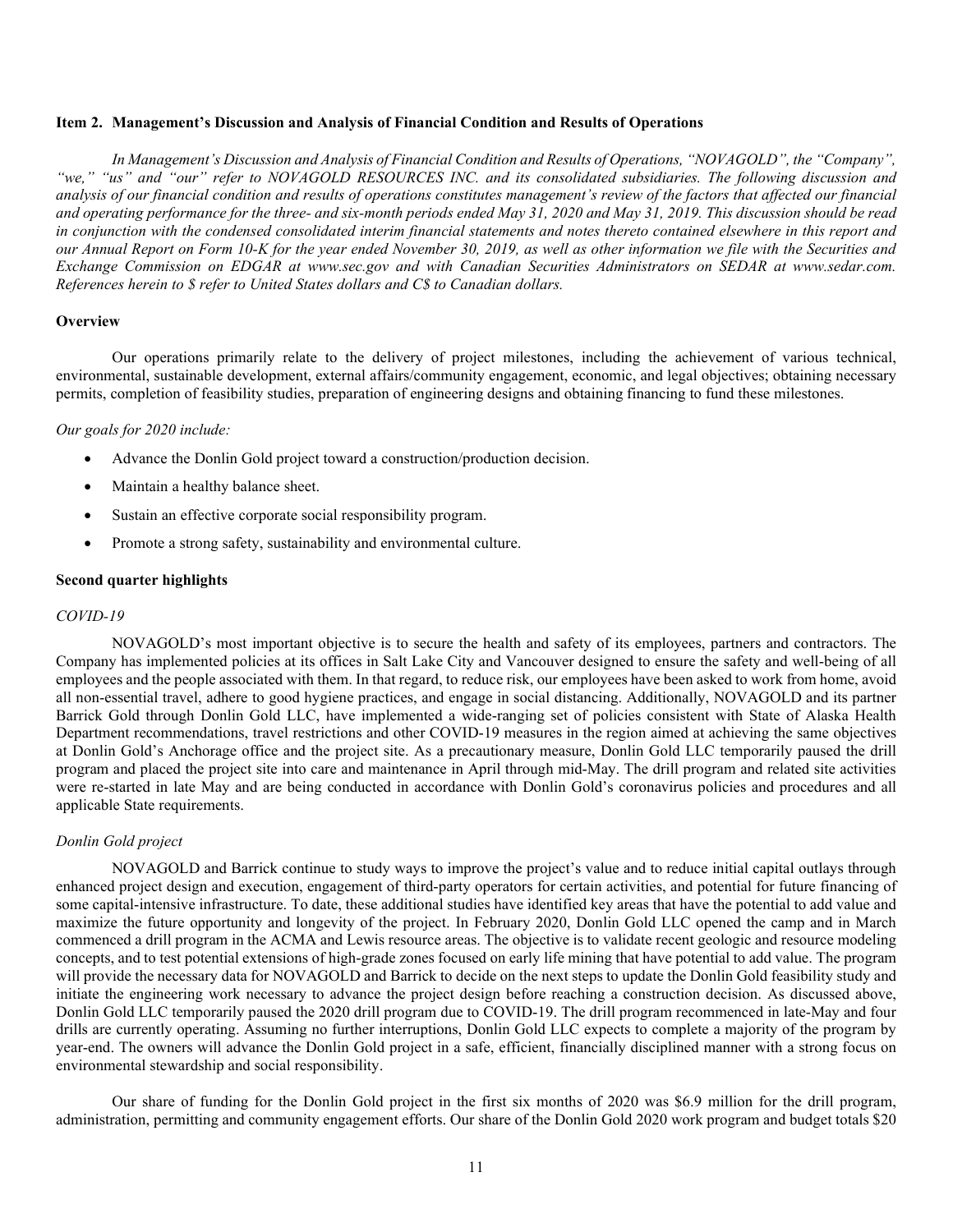million, including \$11 million for the drilling program and \$9 million for administration, permitting and community engagement to continue to advance the project. The continued spread of COVID-19 could impact employee health, workforce productivity, insurance premiums, ability to travel, the availability of industry experts and personnel, restrictions or delays to the drill program and/or the timing to process drill results and other metallurgical testing, and other factors that will depend on future developments beyond our control.

Donlin Gold LLC continues to support the State of Alaska to advance other permits and certificates needed for the project. The Alaska Department of Natural Resources' (ADNR) issuance of the Alaska Dam Safety certificates for the tailings storage facility and water retention and diversion structures requires a thorough multi-year stepwise process to deliver a final construction package to ADNR. The program necessary for the certificates, including geotechnical core drilling, test pits, overburden drilling, packer tests, hydrogeologic test well installation and pumping tests, and geophysical surveys, commenced in 2019. The field work has been temporarily paused pending the prioritization of the ongoing drill program.

ADNR's Division of Mining, Land, and Water (DMLW) issued the easement land leases, land use permits, and material site authorizations for the proposed transportation facilities including the access road, airstrip, and upriver Jungjuk port, as well as the easement for the fiber optic cable on State lands on January 2, 2020. ADNR's Division of Oil and Gas (DOG), issued the final State Right-of-Way (ROW) lease for the buried natural gas pipeline on January 17, 2020. On February 6, 2020, Cook Inletkeeper, on behalf of the Orutsararmiut Native Council (ONC), Susitna River Coalition, Kasigluk Traditional Council, and Tununak IRA Council, requested that the Commissioner of ADNR reconsider the decision to issue the ROW lease for the pipeline. The ADNR Commissioner denied the request for reconsideration on February 18, 2020. On March 19, 2020, Earthjustice, representing ONC, Chevak Native Village, Chuloonawick Native Village, Native Village of Eek, and Cook Inletkeeper, filed an appeal of the denial of the ROW lease issuance reconsideration request in the Superior Court of the State of Alaska at Anchorage (the "Alaska Superior Court"). On April 30, 2020, ADNR reversed itself and agreed to reconsider the decision to issue the ROW lease in accordance with the February 6, 2020 request made by Cook Inletkeeper. The reconsideration specifically will address additional analysis of cumulative effects. In response, the appeal filed in the Alaska Superior Court was dismissed without prejudice on May 20, 2020.

In 2018, Earthjustice, on behalf of ONC, Akiak Native Community IRA Council, Organized Village of Kwethluk, Native Village of Kwigillingok, Chuloonawick Tribal Council, and the Yukon-Kuskokwim River Alliance, requested an informal review of the State of Alaska's 401 certification (the "Certification") by the Director of the Division of Water in the Alaska Department of Environmental Conservation (ADEC). In October 2018, the Director responded to the request by deciding to conduct the informal review and reissued the Certification on April 4, 2019. On April 24, 2019, Earthjustice requested a second informal review of the Certification and the request was granted by ADEC on May 4, 2019. On May 8, 2020, after a long and detailed technical and legal analysis including input from Donlin Gold, the Director issued his decision to uphold the April 2019 reissued Certification. On June 5, 2020, Earthjustice filed a formal appeal to the ADEC Commissioner; the appeal is in the form of a request for an Adjudicatory Hearing. The appeal specifically relates to expected compliance with the State's water quality standards in Crooked Creek near the proposed mine site. On June 15, 2020, the ADEC Commissioner conditionally granted the request for the hearing.

The final approvals of the Donlin Gold Reclamation Plan and final Waste Management Permit were issued on January 18, 2019. On February 7, 2019, Earthjustice, on behalf of ONC, Akiak Native Community, Chefornak Traditional Council, Chevak Traditional Council, Chuloonawick Native Village, Native Village of Eek, Kasigluk Traditional Council, Kongiganak Traditional Council, Organized Village of Kwethluk, Native Village of Kwigillingok, Native Village of Nightmute, Sleetmute Traditional Council, Tuluksak Native Community, and Native Village of Tununak, filed an administrative appeal of the Reclamation Plan Approval. ADNR denied the appeal of the Donlin Gold Reclamation Plan Approval and permit on December 31, 2019 and affirmed DMLW's original decision. Additionally, Earthjustice, representing the same tribal entities in the appeal of the Reclamation Plan Approval, requested an informal review of the Waste Management Permit, which was completed by ADEC's Division of Water on June 25, 2019 and resulted in their original decision being upheld and no further appeals filed.

Donlin Gold LLC, with support from the project owners (NOVAGOLD and Barrick) is committed to growing strong and collaborative working relationships to preserve traditional lifestyles and support economic development for the benefit of Calista Corporation and The Kuskokwim Corporation shareholders (owners of the mineral and surface rights, respectively) and the Yukon-Kuskokwim (Y-K) region. Donlin Gold LLC and our Native Corporation partners remain actively engaged in environmental sustainability projects and extensive outreach efforts with local stakeholders through multiple traditional village council meetings, regional tribal gatherings, events and village visits across the Y-K region. Donlin Gold LLC provided extensive support and assistance in the Y-K region with COVID-19 related issues in the second quarter.

The Donlin Gold LLC board must approve a construction program and budget before the Donlin Gold project can be developed. The timing of the required engineering work and the Donlin Gold LLC board's approval of a construction program and budget, the receipt of all required governmental permits and approvals, and the availability of financing, commodity price fluctuations, risks related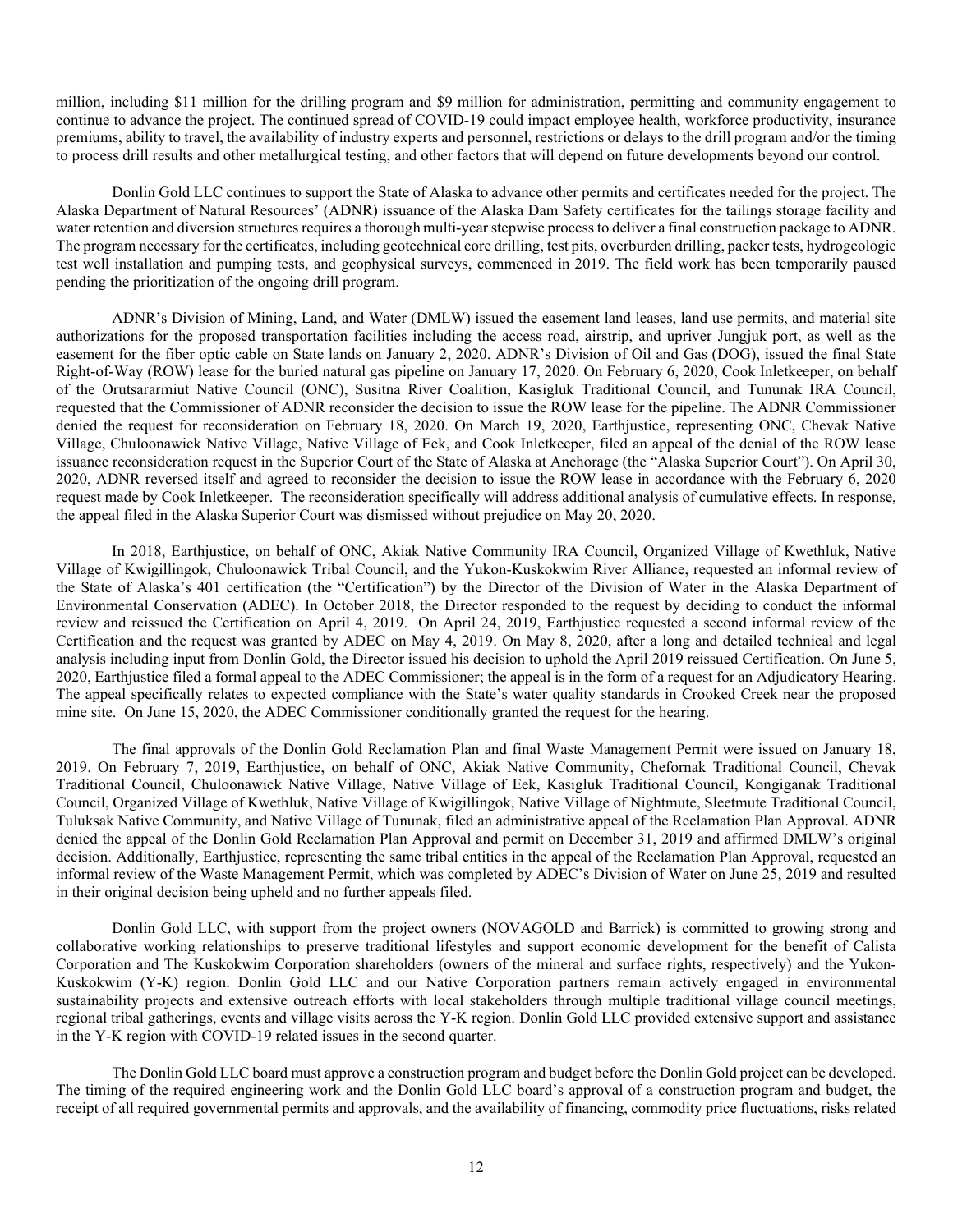to market events and general economic conditions among other factors, will affect the timing of and whether to develop the Donlin Gold project. Among other reasons, project delays could occur as a result of public opposition, litigation challenging permit decisions, requests for additional information or analysis, limitations in agency staff resources during regulatory review and permitting, project changes made by Donlin Gold LLC or any impact on operations from COVID-19.

We record our interest in the Donlin Gold project as an equity investment, which results in our 50% share of Donlin Gold's expenses being recorded in the income statement as an operating loss. The investment amount recorded on the balance sheet primarily represents unused funds advanced to Donlin Gold.

#### **Outlook**

We do not currently generate operating cash flows. At May 31, 2020, we had cash and cash equivalents of \$53.3 million and term deposits of \$81.0 million. At present, we believe that these balances are sufficient to cover anticipated funding of the Donlin Gold project and NOVAGOLD's general and administrative costs. Additional capital will be necessary if a decision to commence engineering and construction is reached for the Donlin Gold project. Future financings to fund construction are anticipated through debt, equity, project specific debt, and/or other means. Our continued operations are dependent on our ability to obtain additional financing or to generate future cash flows. However, there can be no assurance that we will be successful in our efforts to raise additional capital on terms favorable to us, or at all. For further information, see the risk factors in our Annual Report on Form 10-K for the year ended November 30, 2019, as filed with the SEC and the Canadian Securities Regulators on January 22, 2020, and Part II, Item 1A of this Form 10-Q.

For 2020, we continue to expect to spend approximately \$31 million, including \$20 million to fund our share of expenditures at the Donlin Gold project and \$11 million for general and administrative costs. The continued spread of COVID-19 could materially and adversely impact the Company's business including without limitation, employee health, workforce productivity, insurance premiums, ability to travel, the availability of industry experts and personnel, restrictions or delays to the Donlin Gold drill program and/or the timing to process drill and other metallurgical testing, and other factors that will depend on future developments beyond the Company's control.

#### **Summary of Consolidated Financial Performance**

|                                               | Three months ended May 31, |             | Six months ended May 31, |            |
|-----------------------------------------------|----------------------------|-------------|--------------------------|------------|
| (\$ thousands, except per share)              | 2020                       | 2019        | 2020                     | 2019       |
| General and administrative                    | \$(4,387)                  | \$(4,215)   | \$(9,101)                | \$(8,555)  |
| Equity loss - Donlin Gold                     | (3,700)                    | (2,198)     | (5,268)                  | (3,521)    |
| Loss from operations                          | $$$ (8,087)                | \$(6,413)   | \$(14,369)               | \$(12,076) |
| Net loss                                      | \$(7,233)                  | $\{(5,515)$ | \$(13,828)               | \$(11,838) |
| Net loss per common share – basic and diluted | \$(0.02)                   | \$(0.02)    | \$(0.04)                 | \$(0.04)   |

#### **Results of Operations**

#### *Second quarter 2020 compared to 2019*

*Loss from operations* increased from \$6.4 million in 2019 to \$8.1 million in 2020 due to higher general and administrative expense and higher costs at Donlin Gold LLC. *General and administrative expense* increased from \$4.2 million in 2019 to \$4.4 million in 2020 primarily due to higher salaries and benefits and share-based compensation costs. *Equity loss – Donlin Gold* increased from \$2.2 million in 2019 to \$3.7 million in 2020 due to the 2020 drilling program.

*Net loss* increased from \$5.5 million (\$0.02 per share) in 2019 to \$7.2 million (\$0.02 per share) in 2020, primarily due to higher operating losses and lower interest income, partially offset by lower interest expense on the promissory note payable to Barrick and foreign exchange movements.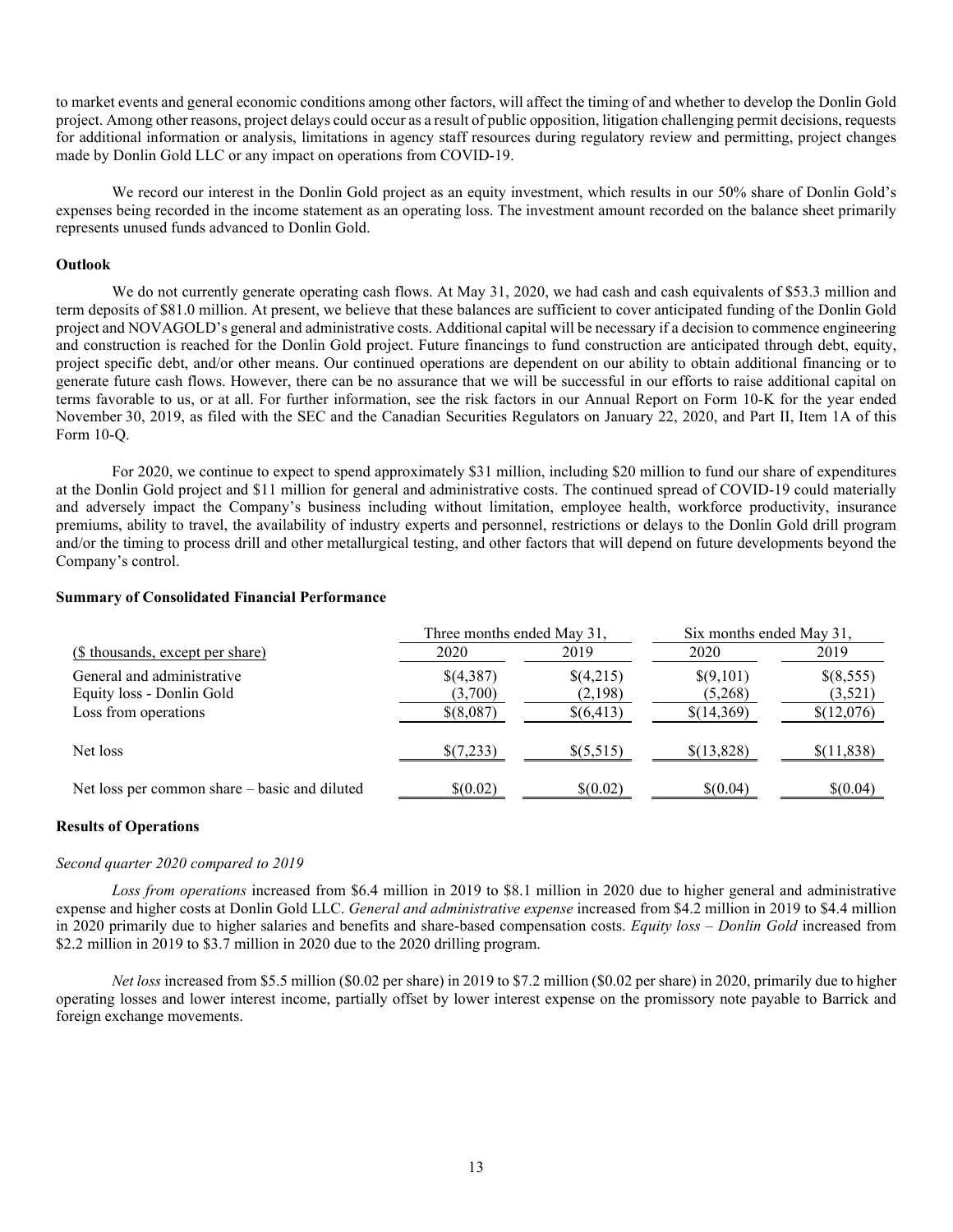#### *First six months 2020 compared to 2019*

*Loss from operations* increased from \$12.1 million in 2019 to \$14.4 million in 2020 due to higher general and administrative expense and higher costs at Donlin Gold LLC. General and administrative expense increased by \$0.5 million primarily due to higher share-based compensation and regulatory costs. At Donlin Gold expenses increased by \$1.7 million due to the 2020 drilling program.

*Net loss* increased from \$11.8 million (\$0.04 per share) in 2019 to \$13.8 million (\$0.04 per share) in 2020, primarily due to higher operating losses and lower interest income, partially offset by lower interest expense on the promissory note payable to Barrick and foreign exchange movements.

#### **Liquidity, Capital Resources and Capital Requirements**

|                           |          | Αt           |            |
|---------------------------|----------|--------------|------------|
|                           | May 31,  | November 30, |            |
| (\$ thousands)            | 2020     | 2019         | Change     |
| Cash and cash equivalents | \$53,329 | \$67,549     | \$(14,220) |
| Term deposits             | \$81,000 | \$81,000     |            |

In the first six months of 2020, total *Cash, cash equivalents* and *Term deposits* decreased by \$14.2 million of which \$5.3 million was used in operating activities for administrative costs and working capital changes, \$6.9 million was used to fund Donlin Gold and \$1.7 million related to withholding taxes paid on vested performance share units (PSUs). Effects of exchange rate changes also decreased cash by \$0.3 million. The term deposits are denominated in U.S. dollars and are held at Canadian chartered banks.

|                                   | Three months ended May 31, |           | Six months ended May 31, |           |
|-----------------------------------|----------------------------|-----------|--------------------------|-----------|
| (\$ thousands)                    | 2020                       | 2019      | 2020                     | 2019      |
| Net cash (used in) provided from: |                            |           |                          |           |
| Operating activities              | \$(1,834)                  | \$(1,761) | \$(5,331)                | \$(4,911) |
| Investing activities              | \$(4,290)                  | \$(2,909) | \$(6,890)                | \$3,194   |
| Financing activities              |                            |           | \$(1,652)                | \$(1,197) |

#### *Second quarter 2020 compared to 2019*

*Net cash used in operating activities* increased by \$0.1 million, due to lower interest income, partially offset by changes in working capital. *Net cash provided from (used in) investing activities* included a \$1.4 million increase in Donlin Gold funding due to the 2020 drilling program.

#### *First six months 2020 compared to 2019*

*Net cash used in operating activities* increased by \$0.4 million, primarily due to lower interest income, partially offset by changes in working capital. *Net cash provided from (used in) investing activities* included a \$3.1 million increase in Donlin Gold funding due to the 2020 drilling program. For the six-month period in 2019, term deposits decreased by \$7.0 million, with the proceeds deposited in interest-bearing savings accounts. *Net cash used in financing activities* related to withholding taxes paid on vested performance share units.

#### **Outstanding share data**

As of June 17, 2020, the Company had 329,597,770 common shares issued and outstanding. Also, as of June 17, 2020, the Company had: i) a total of 11,613,663 stock options outstanding; 2,846,898 of those stock options with a weighted-average exercise price of C\$5.47 and the remaining 8,766,765 with a weighted-average exercise price of \$4.60; and ii) 1,684,000 PSUs and 274,990 deferred share units outstanding. Upon exercise or pay out, as applicable, of the foregoing convertible securities, the Company would be required to issue a maximum of 14,414,653 common shares.

#### **Accounting Developments**

For a discussion of Recently Issued Accounting Pronouncements, see Note 2 to the Condensed Consolidated Interim Financial Statements.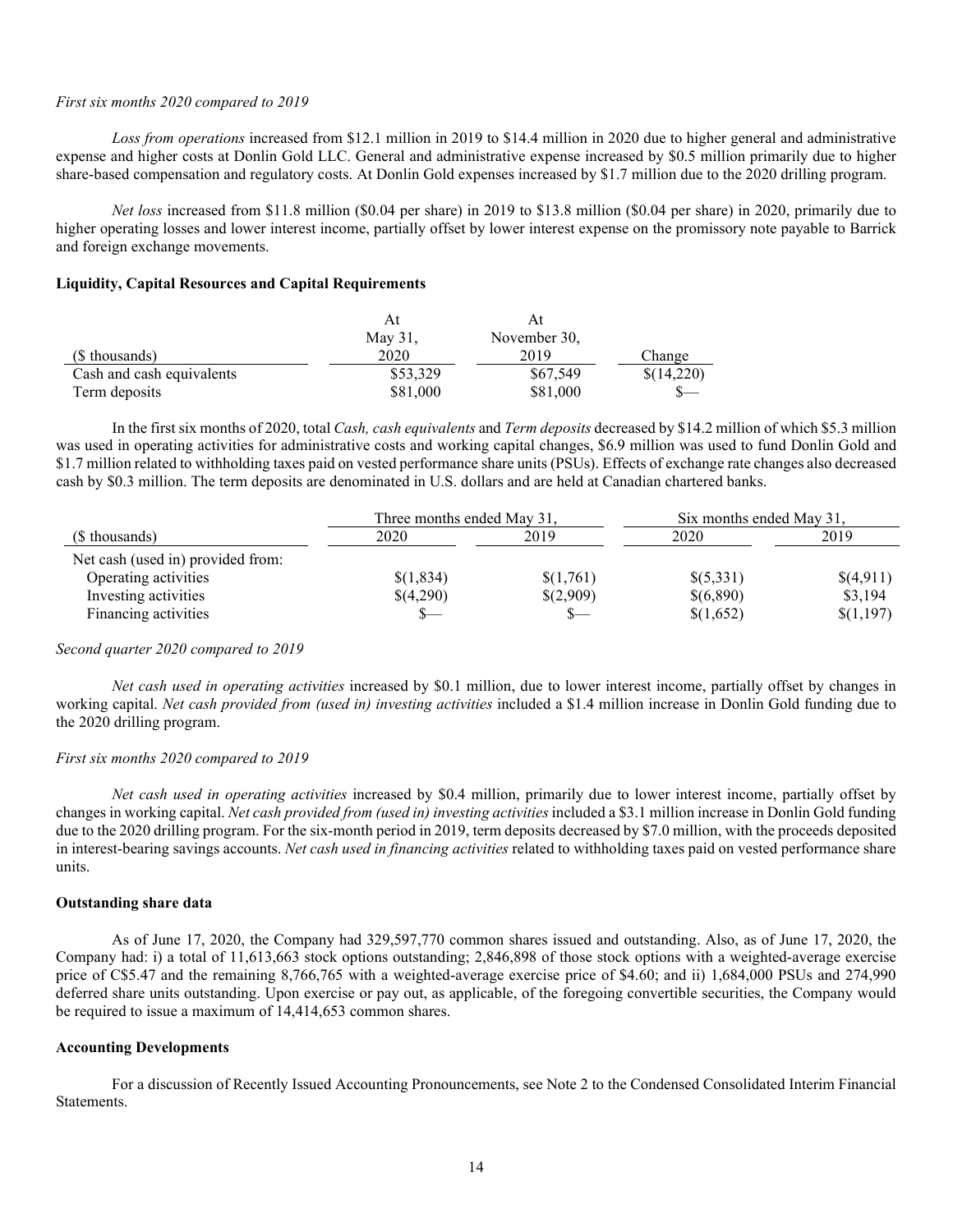### <span id="page-19-1"></span><span id="page-19-0"></span>**Item 3. Quantitative and Qualitative Disclosures about Market Risk**

Our financial instruments are exposed to certain financial risks, including credit and interest rate risks.

#### *Credit risk*

Concentration of credit risk exists with respect to our cash and cash equivalents, term deposit investments and notes receivable. All term deposits are held through Canadian chartered banks with high investment-grade ratings and have maturities of one year or less. The notes are receivable from a subsidiary of Newmont. The notes are guaranteed by Newmont, a publicly traded company with investment-grade credit ratings.

### *Interest rate risk*

The interest rate on the promissory note owed to Barrick is variable with the U.S. prime rate. Based on the amount owing on the promissory note as at May 31, 2020, and assuming all other variables remain constant, a 1% change in the U.S. prime rate would result in an increase/decrease of approximately \$1.1 million in the interest accrued on the promissory note per annum.

### **Item 4. Controls and Procedures**

Management, with the participation of our President and Chief Executive Officer and Chief Financial Officer, evaluated the effectiveness of our disclosure controls and procedures (as defined in Rules 13a-15(e) and 15d-15(e) of the Exchange Act) as of May 31, 2020. On the basis of this review, our President and Chief Executive Officer and Chief Financial Officer concluded that our disclosure controls and procedures are effective to ensure that the information we are required to disclose in reports that we file or submit under the Exchange Act is recorded, processed, summarized and reported within the time periods specified in the rules and forms of the SEC and to ensure that information required to be disclosed in the reports filed or submitted under the Exchange Act is accumulated and communicated to our management, including our President and Chief Executive Officer and Chief Financial Officer, as appropriate to allow timely decisions regarding required disclosure.

There have not been any changes in the Company's internal control over financial reporting (as defined in Rules 13a-15(f) and 15d-15(f) promulgated by the SEC under the Exchange Act) during the Company's most recently completed fiscal quarter that have materially affected, or are reasonably likely to materially affect the Company's internal control over financial reporting. The Company's internal controls over financial reporting are based on criteria established in Internal Control – Integrated Framework (2013) issued by the Committee of Sponsoring Organizations of the Treadway Commission.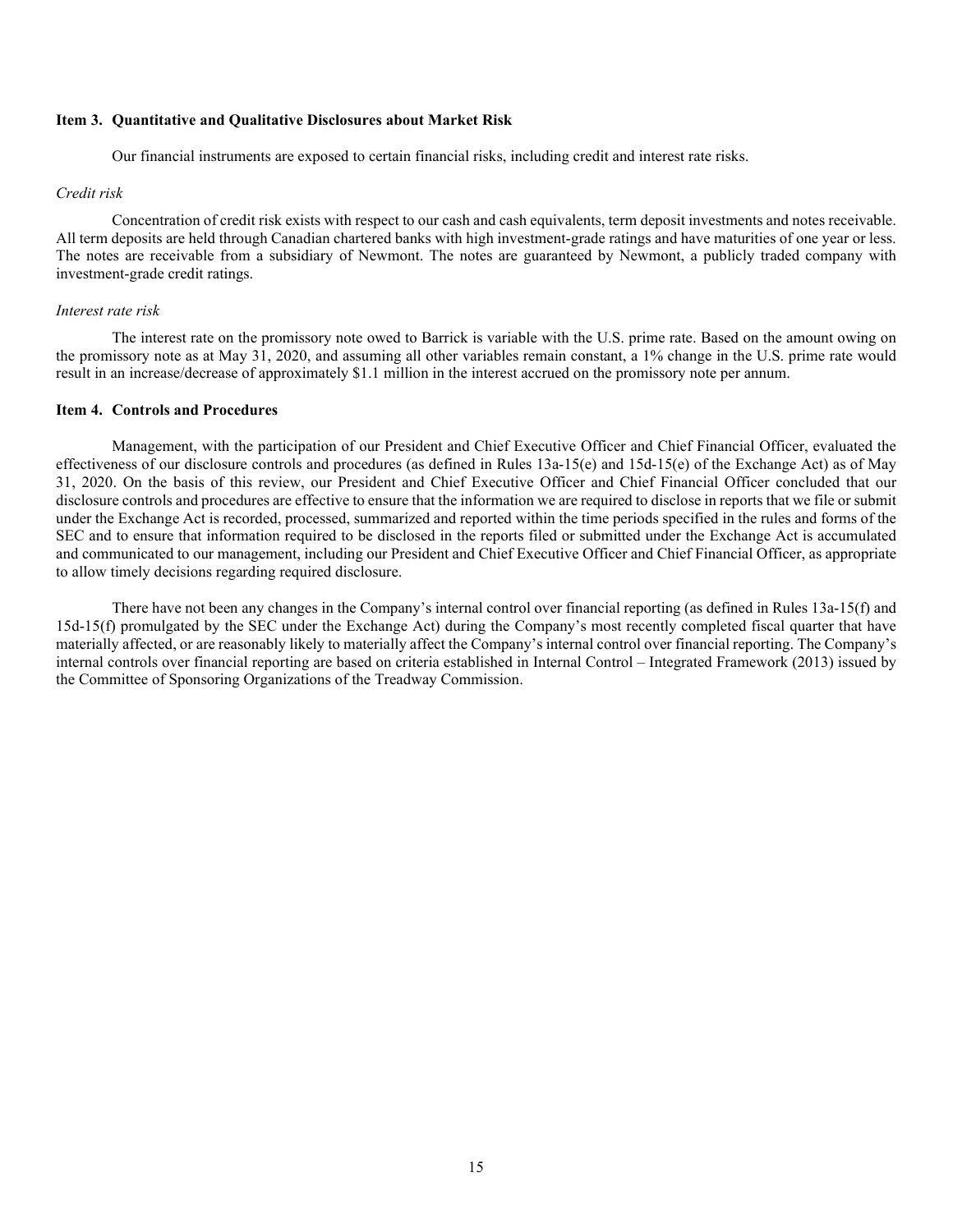### <span id="page-20-0"></span>**PART II - OTHER INFORMATION**

#### <span id="page-20-1"></span>**Item 1. Legal Proceedings**

From time to time, we are a party to routine litigation and proceedings that are considered part of the ordinary course of our business. We are not aware of any material current, pending, or threatened litigation.

### <span id="page-20-2"></span>**Item 1A. Risk Factors**

Except as set forth below, there have been no material changes to the risk factors set forth in our Annual Report on Form 10- K for the year ended November 30, 2019, as filed with the SEC on January 22, 2020. The risk factors in our Annual Report on Form 10-K for the year ended November 30, 2019, in addition to the other information set forth in this quarterly report, could materially affect our business, financial condition or results of operations. Additional risks and uncertainties not currently known to us or that we deem to be immaterial could also materially adversely affect our business, financial condition or results of operations.

#### *The outbreak of the coronavirus (COVID-19) may affect our operations.*

The Company faces risks related to health epidemics and other outbreaks of communicable diseases, which could significantly disrupt its operations and may materially and adversely affect its business and financial conditions.

The Company's business could be adversely impacted by the effects of the coronavirus or other epidemics. In December 2019, a novel strain of the coronavirus emerged in China and the virus has now spread to several other countries, including Canada and the U.S., and infections have been reported globally. The extent to which the coronavirus impacts the Company's business, including its operations and the market for its securities, will depend on future developments, which are highly uncertain and cannot be predicted at this time, and include the duration, severity and scope of the outbreak and the actions taken to contain or treat the coronavirus outbreak. In particular, the continued spread of the coronavirus could materially and negatively impact the Company's business including without limitation, employee health, workforce productivity, insurance premiums, ability to travel, the availability of industry experts and personnel, restrictions or additional delays to the Donlin Gold drill program and/or the timing to process drill and other metallurgical testing, and other factors that will depend on future developments beyond the Company's control, which may have a material and adverse effect on the its business, financial condition and results of operations.

There can be no assurance that the Company's personnel will not be impacted by these pandemic diseases and ultimately see its workforce productivity reduced or incur increased medical costs or insurance premiums as a result of these health risks.

In addition, a significant outbreak of coronavirus could result in a widespread global health crisis that could adversely affect global economies and financial markets resulting in an economic downturn that could have an adverse effect on the demand for precious metals and our future prospects.

### *As a result of proposed IRS regulations, potential investors should be aware that we may become a "passive foreign investment company" under the U.S. Internal Revenue Code, which may result in adverse tax consequences for investors in the United States.*

Acquiring, holding or disposing of our securities may have tax consequences under the laws of Canada and the United States that are not disclosed in this Quarterly Report on Form 10-Q, or in our most recent Annual Report on Form 10-K. In particular, potential and current investors that are U.S. taxpayers should be aware that we may be considered a "passive foreign investment company" under Section 1297(a) of the U.S. Internal Revenue Code (a PFIC). We believe that we were not a PFIC for our tax year ended November 30, 2019 but may become a PFIC for future tax years. PFIC classification is fundamentally factual in nature, generally cannot be determined until the close of the tax year in question and is determined annually. Additionally, the analysis depends, in part, on the application of complex U.S. federal income tax rules, which are subject to differing interpretations. In any tax year in which we are a PFIC, shareholders that are U.S. taxpayers will be required to file an annual report with the Internal Revenue Service containing such information as Treasury Regulations or other tax rules may require.

The Internal Revenue Service has proposed new regulations which, if finalized as proposed, would likely result in us being considered a PFIC in future tax years.

Any gain recognized on the sale of common shares of a PFIC and any excess distributions paid on the common shares of a PFIC must be ratably allocated to each day in a U.S. taxpayer's holding period for the common shares. The amount of any such gain or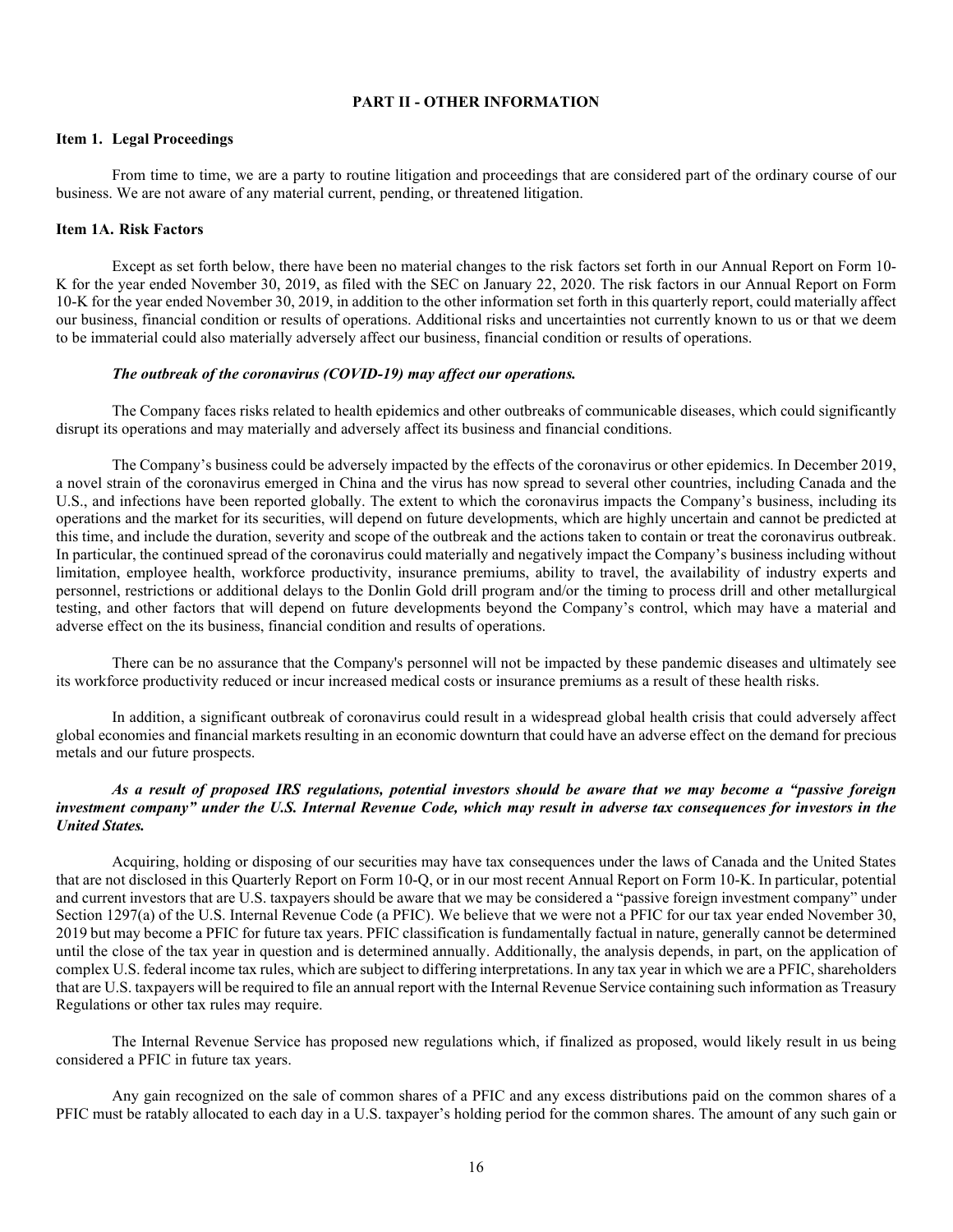excess distribution allocated to prior years of such U.S. taxpayer's holding period for the common shares generally will be subject to U.S. federal income tax at the highest tax applicable to ordinary income in each such prior year, and the U.S. taxpayer will be required to pay interest on the resulting tax liability for each such prior year, calculated as if such tax liability had been due in each such prior year.

Alternatively, a U.S. taxpayer that makes a timely "QEF election" generally will be subject to U.S. federal income tax on such U.S. taxpayer's pro rata share of our "net capital gain" and "ordinary earnings" (calculated under U.S. federal income tax rules), regardless of whether such amounts are actually distributed by us. As a second alternative, a U.S. taxpayer may make a "mark-to-market election" if we are a PFIC and the common shares are marketable stock. A U.S. taxpayer that makes a mark-to-market election generally will include in gross income, for each taxable year in which we are a PFIC, an amount equal to the excess, if any, of (a) the fair market value of the common shares as of the close of such taxable year over (b) such U.S. taxpayer's tax basis in such common shares. U.S. taxpayers are advised to consult their own tax advisors regarding the PFIC rules.

### <span id="page-21-0"></span>**Item 2. Unregistered Sales of Equity Securities and Use of Proceeds**

None.

# <span id="page-21-1"></span>**Item 3. Defaults Upon Senior Securities**

None.

# <span id="page-21-2"></span>**Item 4. Mine Safety Disclosures**

These disclosures are not applicable to us.

### <span id="page-21-3"></span>**Item 5. Other Information.**

None.

# <span id="page-21-4"></span>**Item 6. Exhibits**

See Exhibit Index.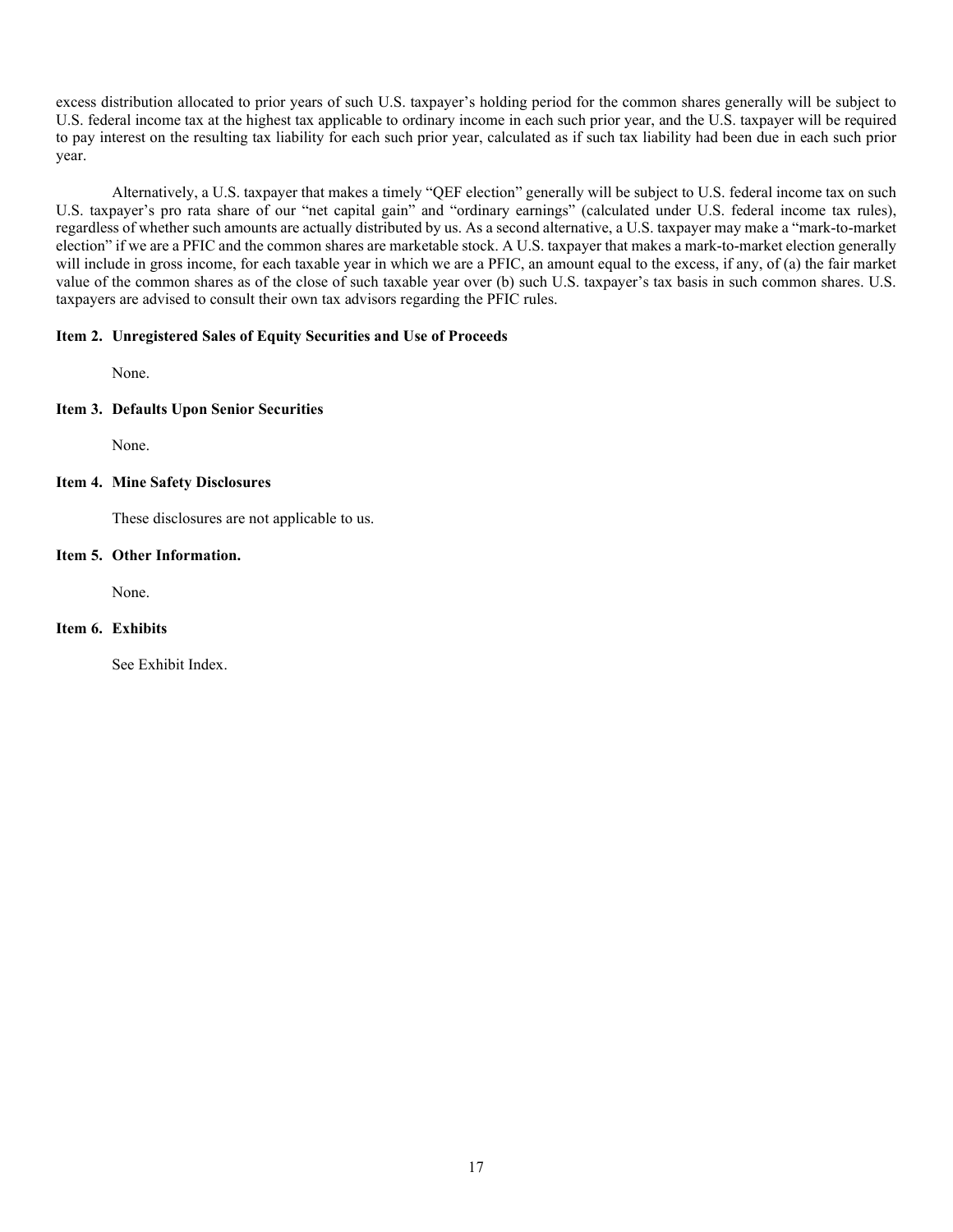# **SIGNATURES**

Pursuant to the requirements of the Securities Exchange Act of 1934, the Company has duly caused this report to be signed on its behalf by the undersigned thereunto duly authorized.

## Date: June 24, 2020 **NOVAGOLD RESOURCES INC.**

By: /s/ Gregory A. Lang

Gregory A. Lang President and Chief Executive Officer (principal executive officer)

By: /s/ David A. Ottewell David A. Ottewell Vice President and Chief Financial Officer (principal financial and accounting officer)